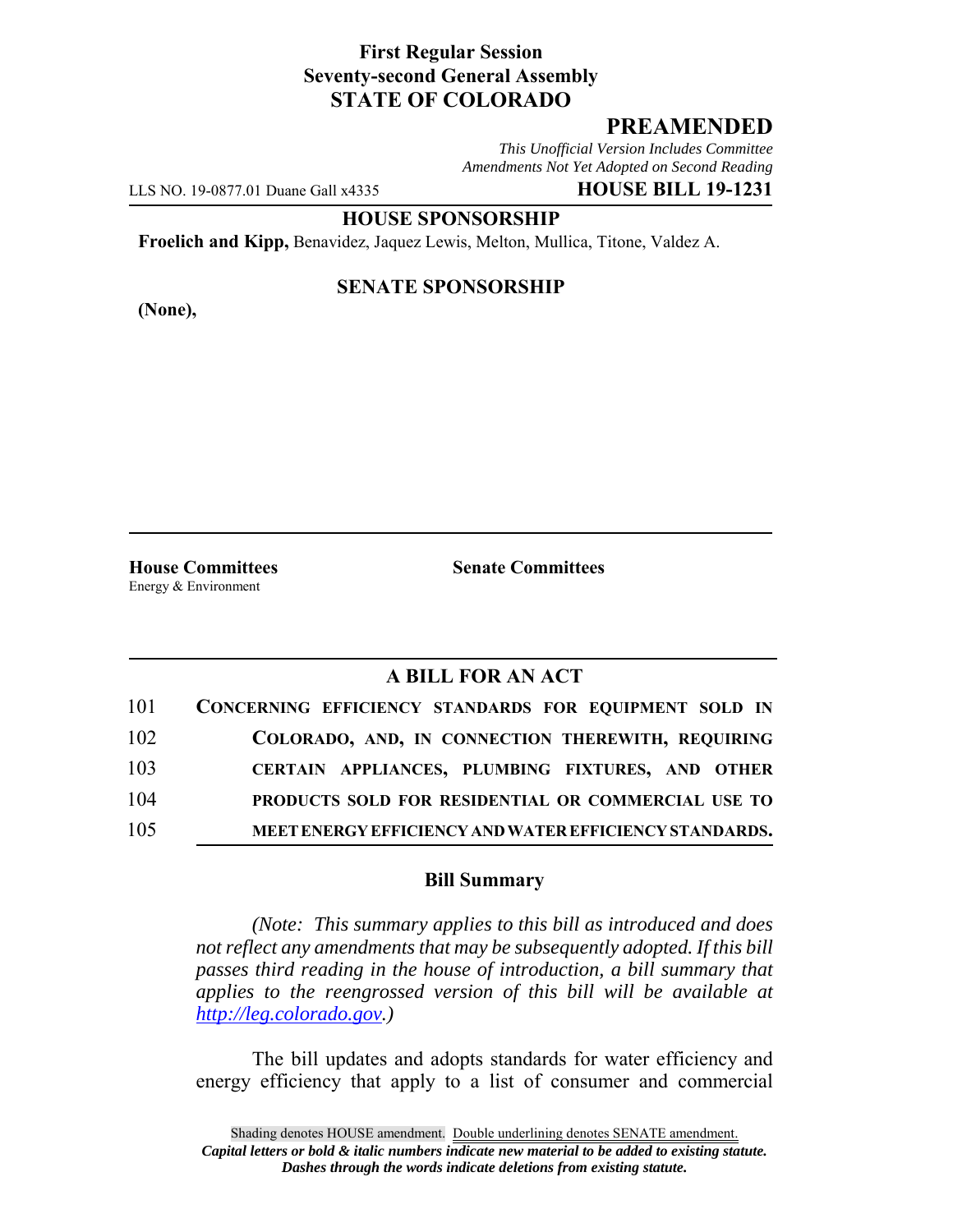appliances and other products. The standards are based on state standards, federal Energy Star and WaterSense specifications, and industry standards in most cases or, where a standard is not incorporated by reference, the standard is specified by statute.

The standards apply to new products sold or installed in Colorado and are phased in over a period of 3 years, with general service lamps covered beginning in 2020, air compressors and portable air conditioners covered beginning in 2022, and all other listed products covered beginning in 2021. The bill also keeps in place the water efficiency standards on certain products that were added to the Colorado statutes in 2014. The sale of a noncomplying product after the effective date of the applicable standard is defined as a deceptive trade practice under the "Colorado Consumer Protection Act".

The executive director of the department of public health and environment is directed to collect and publish the standards that are incorporated by reference. The executive director is also authorized, but not required, to adopt rules incorporating more recent versions of standards or test methods in order to maintain or improve consistency with other state or federal agency standards, subject to a one-year grace period between adoption and enforcement of any new or amended standards.

| $\mathbf{1}$   | Be it enacted by the General Assembly of the State of Colorado:        |
|----------------|------------------------------------------------------------------------|
| $\overline{2}$ | <b>SECTION 1.</b> In Colorado Revised Statutes, 6-1-105, add (1)(111)  |
| 3              | as follows:                                                            |
| $\overline{4}$ | <b>6-1-105.</b> Deceptive trade practices. (1) A person engages in a   |
| 5              | deceptive trade practice when, in the course of the person's business, |
| 6              | vocation, or occupation, the person:                                   |
| 7              | (III) SELLS OR OFFERS TO SELL ANY CONSUMER PRODUCT THAT IS             |
| 8              | REQUIRED TO MEET A STANDARD ESTABLISHED IN ARTICLE 7.5 OF THIS         |
| 9              | TITLE 6 BUT THAT THE PERSON KNOWS DOES NOT MEET THAT STANDARD.         |
| 10             | <b>SECTION 2.</b> In Colorado Revised Statutes, repeal and reenact,    |
| 11             | with amendments, article 7.5 of title 6 as follows:                    |
| 12             | <b>ARTICLE 7.5</b>                                                     |
| 13             | <b>Water and Energy Efficiency Standards</b>                           |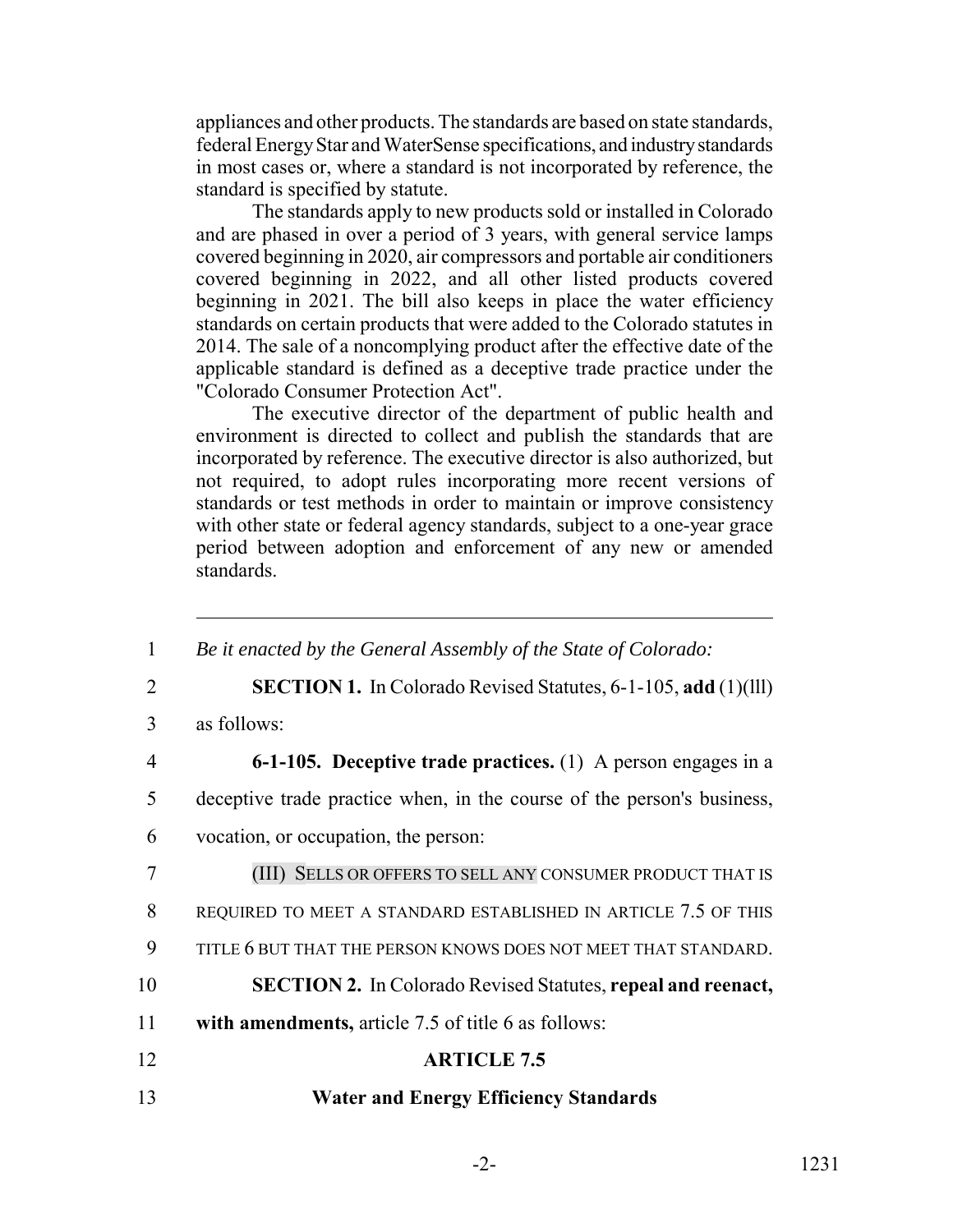**6-7.5-101. Legislative declaration.** (1) THE GENERAL ASSEMBLY FINDS AND DETERMINES THAT EFFICIENCY STANDARDS FOR CERTAIN PRODUCTS SOLD OR INSTALLED IN COLORADO:

 (a) ASSURE CONSUMERS AND BUSINESSES THAT SUCH PRODUCTS MEET MINIMUM EFFICIENCY PERFORMANCE LEVELS, THUS REDUCING ENERGY AND WATER WASTE AND SAVING CONSUMERS AND BUSINESSES MONEY ON UTILITY BILLS;

 (b) PROTECT CONSUMERS AND BUSINESSES AGAINST MANUFACTURERS WHO WOULD OTHERWISE SELL, IN COLORADO, LESS EFFICIENT APPLIANCES THAT THEY CANNOT SELL IN STATES THAT HAVE HIGHER STANDARDS;

 (c) SAVE ENERGY AND THUS REDUCE POLLUTION AND OTHER ENVIRONMENTAL IMPACTS ASSOCIATED WITH THE PRODUCTION, DISTRIBUTION, AND USE OF ELECTRICITY, NATURAL GAS, AND OTHER FUELS;

 (d) IMPROVE ELECTRIC SYSTEM RELIABILITY AND POTENTIALLY REDUCE THE NEED FOR NEW ENERGY AND WATER INFRASTRUCTURE BASED 18 ON THE RESULTING ENERGY AND WATER SAVINGS;

 (e) APPLY TO PRODUCTS AVAILABLE AT A PRICE EQUAL TO OR LESS THAN NONCOMPLIANT PRODUCTS, OR AVAILABLE AT A MINIMAL COST PREMIUM;

 (f) HAVE SAVED COLORADANS BILLIONS OF GALLONS OF WATER SINCE 2014, WHEN WATERSENSE STANDARDS WERE ENACTED FOR PLUMBING FIXTURES, WITHOUT SACRIFICING QUALITY OR PRODUCT PERFORMANCE; AND

26 (g) CONTRIBUTE TO THE ECONOMY OF THIS STATE BY HELPING TO BETTER BALANCE SUPPLY AND DEMAND FOR BOTH ENERGY AND WATER,

-3- 1231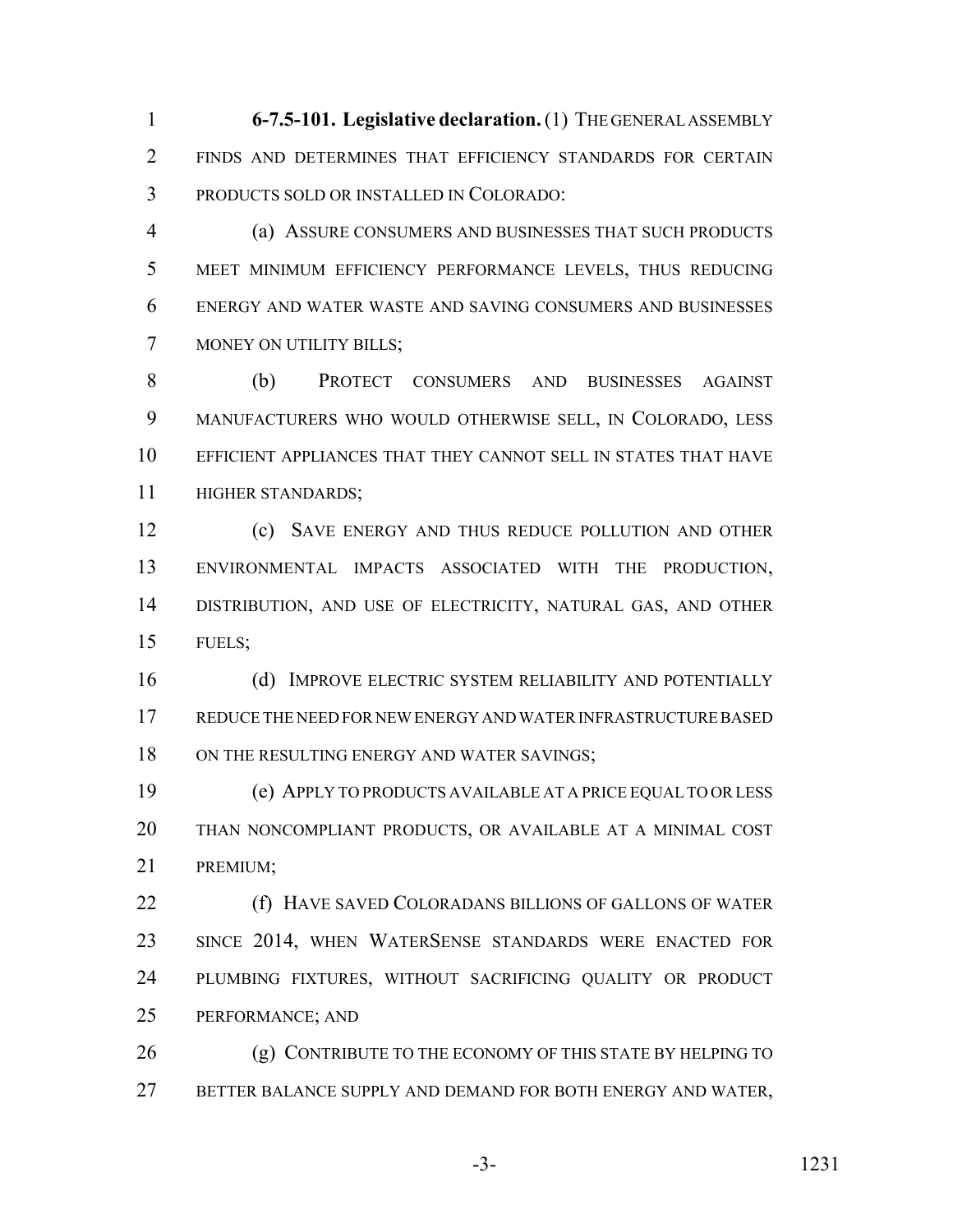THUS REDUCING THE UPWARD PRESSURE ON PRICES FOR ELECTRICITY, 2 NATURAL GAS, AND WATER CAUSED BY INCREASED DEMAND. IN ADDITION, EFFICIENCY STANDARDS ALLOW CONSUMERS AND BUSINESSES TO USE THE MONEY THEY SAVE ON UTILITY BILLS TO PURCHASE LOCAL GOODS AND SERVICES.

 (2) THEREFORE, THE GENERAL ASSEMBLY DECLARES THAT THE ADOPTION OF ENERGY AND WATER EFFICIENCY STANDARDS IN ACCORDANCE WITH THIS ARTICLE 7.5 IS A MATTER OF STATEWIDE CONCERN AND SERVES THE PUBLIC INTEREST OF THE PEOPLE OF COLORADO.

 **6-7.5-102. Definitions.** AS USED IN THIS ARTICLE 7.5, UNLESS THE CONTEXT OTHERWISE REQUIRES:

(1) "AIR COMPRESSOR" MEANS A COMPRESSOR THAT:

(a) IS DESIGNED TO COMPRESS AIR;

 (b) HAS AN INLET THAT IS OPEN TO THE ATMOSPHERE OR OTHER SOURCE OF AIR; AND

 (c) CONSISTS OF A COMPRESSION ELEMENT, ALSO KNOWN AS A BARE COMPRESSOR; ONE OR MORE DRIVERS; MECHANICAL EQUIPMENT TO DRIVE THE COMPRESSION ELEMENT; AND ANY ANCILLARY EQUIPMENT.

 (2) "ANSI" MEANS THE AMERICAN NATIONAL STANDARDS INSTITUTE OR ITS SUCCESSOR ORGANIZATION.

 (3) "ANSI C79.1-2002" MEANS THE ANSI STANDARD FOR "ELECTRIC LAMPS - NOMENCLATURE FOR GLASS BULBS INTENDED FOR USE WITH ELECTRIC LAMPS", APPROVED SEPTEMBER 16, 2002.

 (4) "APSP" MEANS THE ASSOCIATION OF POOL AND SPA PROFESSIONALS OR ITS SUCCESSOR ORGANIZATION.

(5) "CCR" MEANS THE CALIFORNIA CODE OF REGULATIONS, AS

-4- 1231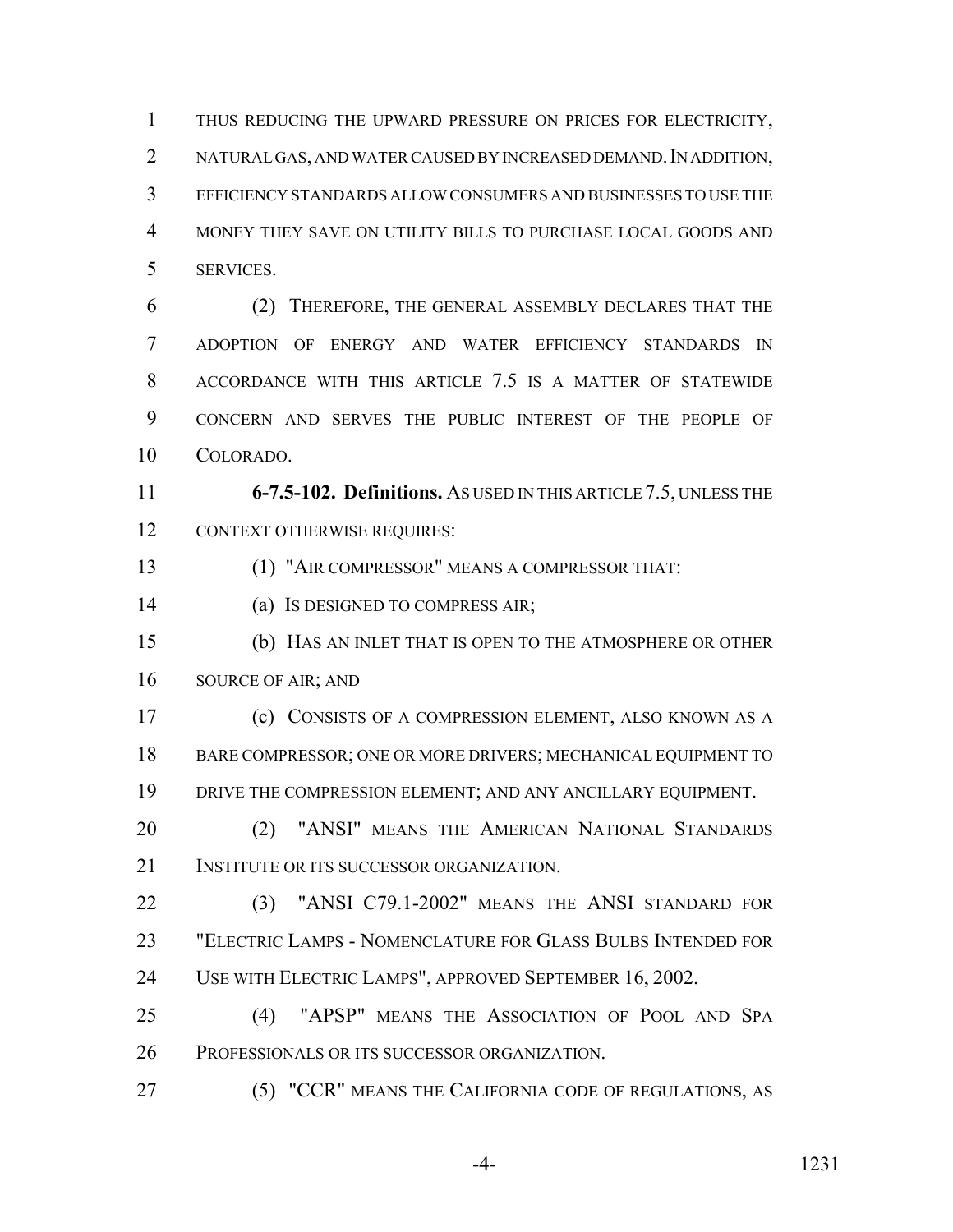AMENDED.

 (6) "COLD-ONLY UNIT" MEANS A WATER COOLER THAT DISPENSES COLD WATER ONLY.

 (7) "COMMERCIAL DISHWASHER" MEANS A MACHINE DESIGNED TO CLEAN AND SANITIZE PLATES, POTS, PANS, GLASSES, CUPS, BOWLS, UTENSILS, AND TRAYS BY APPLYING SPRAYS OF DETERGENT SOLUTION, WITH OR WITHOUT BLASTING MEDIA GRANULES, AND A SANITIZING RINSE. (8) "COMMERCIAL FRYER" MEANS AN APPLIANCE, INCLUDING A

COOKING VESSEL, IN WHICH:

 (a) OIL IS PLACED TO SUCH A DEPTH THAT THE FOOD TO BE COOKED IS ESSENTIALLY SUPPORTED BY DISPLACEMENT OF THE COOKING FLUID 12 RATHER THAN BY THE BOTTOM OF THE VESSEL; AND

 (b) HEAT IS DELIVERED TO THE COOKING FLUID BY MEANS OF EITHER:

 (I) AN IMMERSED ELECTRIC ELEMENT OR BAND-WRAPPED VESSEL; OR

 (II) HEAT TRANSFER FROM GAS BURNERS THROUGH EITHER THE WALLS OF THE VESSEL OR TUBES PASSING THROUGH THE COOKING FLUID. (9) "COMMERCIAL HOT FOOD HOLDING CABINET" MEANS A HEATED, FULLY ENCLOSED COMPARTMENT WITH ONE OR MORE SOLID OR TRANSPARENT DOORS DESIGNED TO MAINTAIN THE TEMPERATURE OF HOT FOOD THAT HAS BEEN COOKED USING A SEPARATE APPLIANCE. "COMMERCIAL HOT FOOD HOLDING CABINET" DOES NOT INCLUDE HEATED GLASS MERCHANDISING CABINETS, DRAWER WARMERS, OR COOK AND HOLD APPLIANCES.

 (10) "COMMERCIAL STEAM COOKER" MEANS A DEVICE WITH ONE OR MORE FOOD-STEAMING COMPARTMENTS IN WHICH THERMAL ENERGY

-5- 1231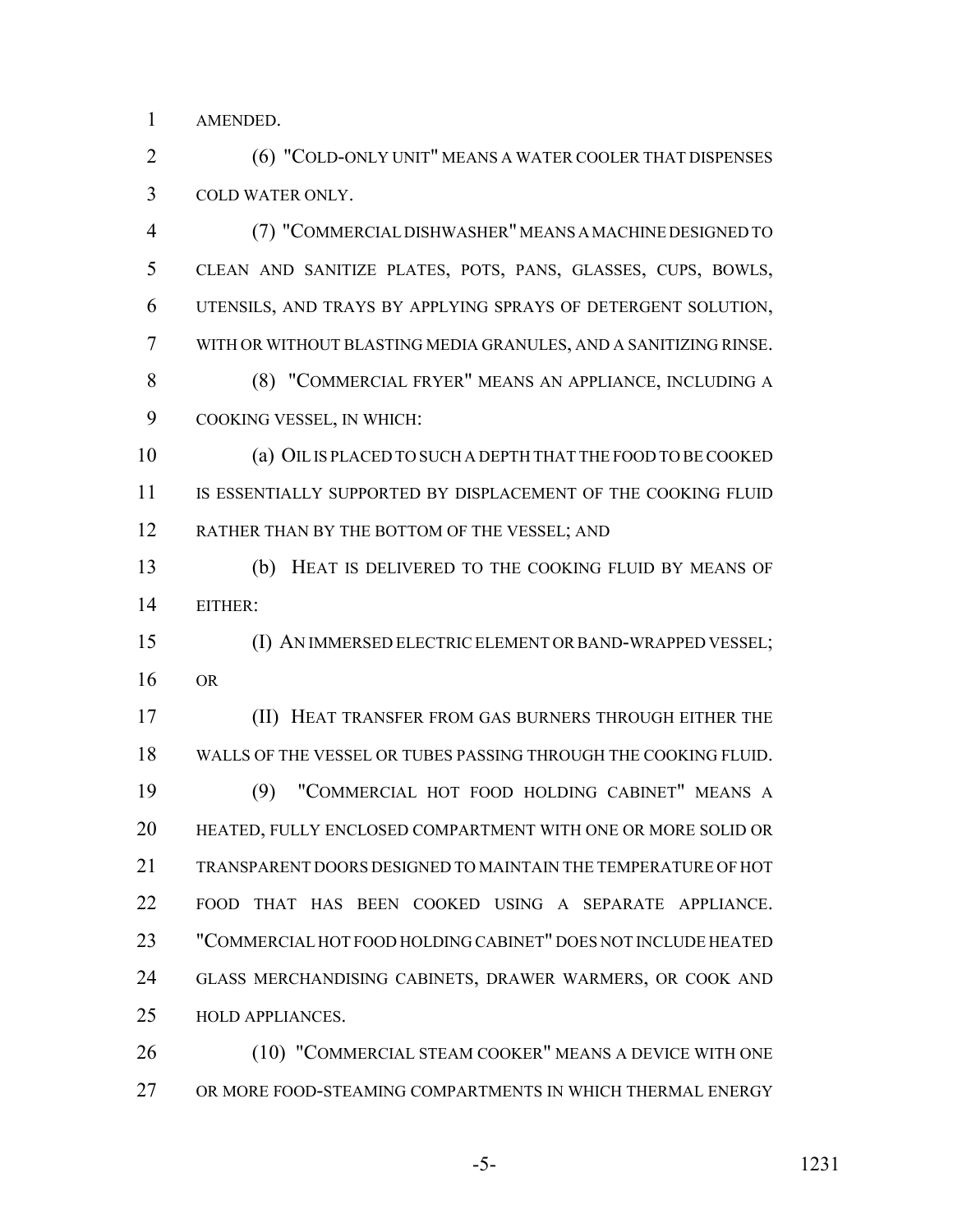IS TRANSFERRED FROM THE STEAM TO THE FOOD BY DIRECT CONTACT. "COMMERCIAL STEAM COOKER" INCLUDES COUNTERTOP MODELS, WALL-MOUNTED MODELS, AND FLOOR MODELS MOUNTED ON A STAND, PEDESTAL, OR CABINET-STYLE BASE.

 (11) "COMPENSATION" MEANS MONEY OR ANY OTHER THING OF VALUE, REGARDLESS OF FORM, RECEIVED OR TO BE RECEIVED BY A PERSON FOR GOODS OR SERVICES RENDERED.

 (12) "COMPRESSOR" MEANS A MACHINE OR APPARATUS THAT CONVERTS DIFFERENT TYPES OF ENERGY INTO THE POTENTIAL ENERGY OF GAS PRESSURE FOR DISPLACEMENT AND COMPRESSION OF GASEOUS MEDIA TO ANY HIGHER PRESSURE VALUES ABOVE ATMOSPHERIC PRESSURE AND HAS A PRESSURE RATIO AT FULL-LOAD OPERATING PRESSURE GREATER THAN 1.3 ATMOSPHERES.

 (13) "COMPUTER" AND "COMPUTER MONITOR" HAVE THE 15 MEANINGS SET FORTH IN 20 CCR SEC. 1602 (v).

 (14) "COOK AND COLD UNIT" MEANS A WATER COOLER THAT DISPENSES BOTH COLD AND ROOM-TEMPERATURE WATER.

 (15) "ENERGY STAR PROGRAM" MEANS THE FEDERAL PROGRAM AUTHORIZED BY 42 U.S.C. SEC. 6294a, AS AMENDED.

20 (16) "EXECUTIVE DIRECTOR" MEANS THE EXECUTIVE DIRECTOR OF THE DEPARTMENT OF PUBLIC HEALTH AND ENVIRONMENT OR THE EXECUTIVE DIRECTOR'S DESIGNEE.

(17) "FAUCET" MEANS:

 (a) A LAVATORY FAUCET, KITCHEN FAUCET, METERING FAUCET, OR PUBLIC LAVATORY FAUCET; AND

 (b) A REPLACEMENT AERATOR FOR A LAVATORY FAUCET, PUBLIC LAVATORY FAUCET, OR KITCHEN FAUCET.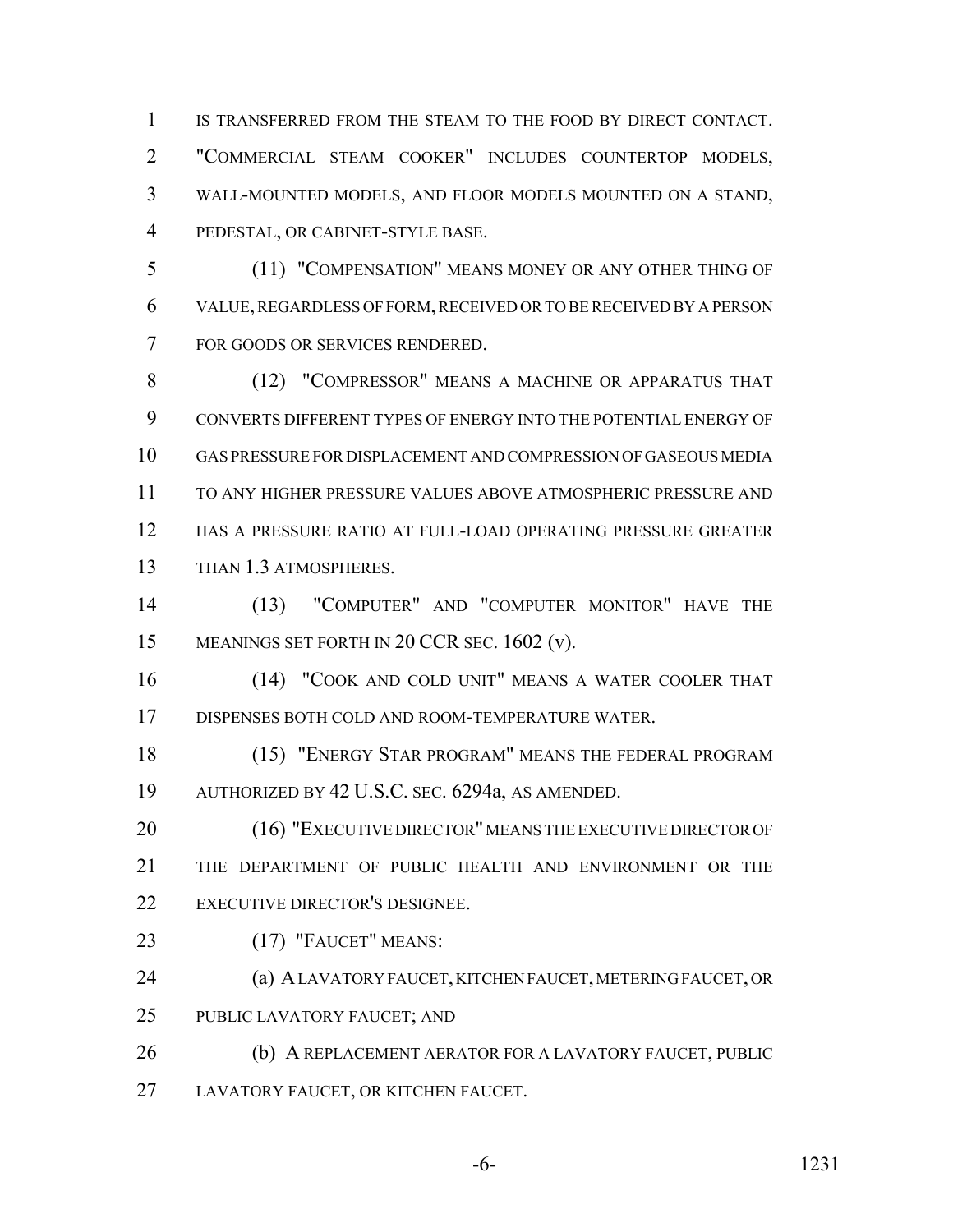| $\mathbf{1}$   | (18) "FLUSHOMETER-VALVE WATER CLOSET" MEANS A TYPE OF            |
|----------------|------------------------------------------------------------------|
| $\overline{2}$ | COMMERCIAL TOILET THAT USES A VALVE FOR FLUSHING BY OPERATION OF |
| 3              | A HANDLE THAT DISCHARGES A DEFINITE QUANTITY OF WATER UNDER      |
| $\overline{4}$ | PRESSURE DIRECTLY INTO THE FIXTURE.                              |
| 5              | (19) "GENERAL SERVICE LAMP":                                     |
| 6              | (a) MEANS A LAMP THAT:                                           |
| 7              | (I) HAS A BASE THAT COMPLIES WITH ANSI STANDARDS;                |
| 8              | (II) IS ABLE TO OPERATE AT A VOLTAGE:                            |
| 9              | (A) OF TWELVE OR TWENTY-FOUR VOLTS;                              |
| 10             | (B) AT OR BETWEEN ONE HUNDRED AND ONE HUNDRED THIRTY             |
| 11             | VOLTS;                                                           |
| 12             | (C) AT OR BETWEEN TWO HUNDRED TWENTY AND TWO HUNDRED             |
| 13             | FORTY VOLTS; OR                                                  |
| 14             | (D) OF TWO HUNDRED SEVENTY-SEVEN VOLTS FOR INTEGRATED            |
| 15             | LAMPS OR ANY VOLTAGE FOR NONINTEGRATED LAMPS;                    |
| 16             | (III) HAS AN INITIAL LUMEN OUTPUT GREATER THAN OR EQUAL TO       |
| 17             | THREE HUNDRED TEN LUMENS, OR TWO HUNDRED THIRTY-TWO LUMENS       |
| 18             | FOR MODIFIED SPECTRUM GENERAL SERVICE INCANDESCENT LAMPS, AND    |
| 19             | LESS THAN OR EQUAL TO THREE THOUSAND THREE HUNDRED LUMENS;       |
| 20             | (IV) IS NOT A LIGHT FIXTURE OR AN LED DOWNLIGHT RETROFIT         |
| 21             | KIT; AND                                                         |
| 22             | (V) IS USED IN GENERAL LIGHTING APPLICATIONS;                    |
| 23             | (b) INCLUDES GENERAL SERVICE INCANDESCENT LAMPS, COMPACT         |
| 24             | FLUORESCENT LAMPS, GENERAL SERVICE LED LAMPS, AND GENERAL        |
| 25             | SERVICE ORGANIC LED LAMPS;                                       |
| 26             | (c) DOES NOT INCLUDE:                                            |
| 27             | (I) APPLIANCE LAMPS;                                             |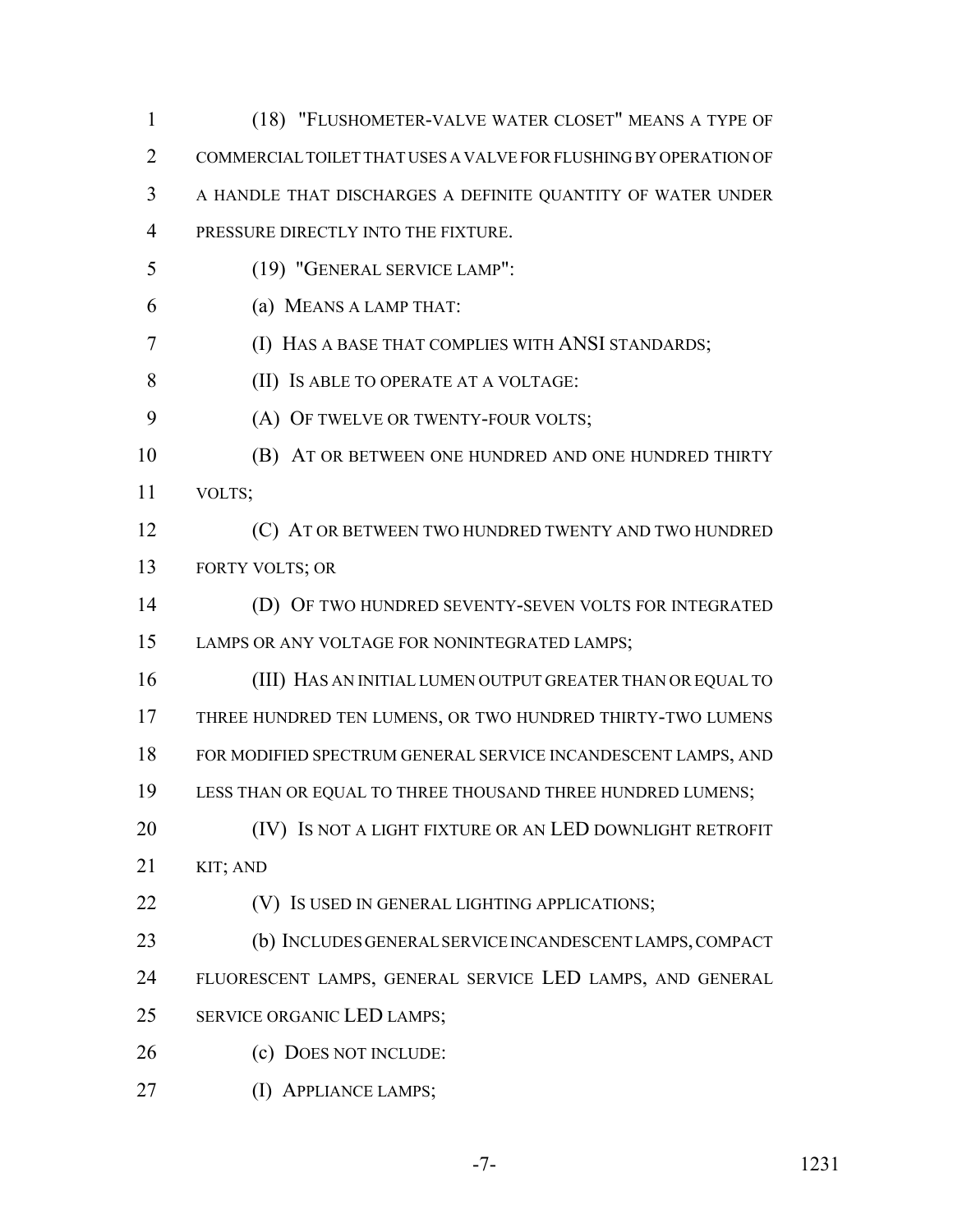| $\mathbf{1}$ | (II) BLACK LIGHT LAMPS;                                         |
|--------------|-----------------------------------------------------------------|
| 2            | (III) BUG LAMPS;                                                |
| 3            | (IV) COLORED LAMPS;                                             |
| 4            | (V) G-SHAPE LAMPS WITH A DIAMETER OF FIVE INCHES OR MORE        |
| 5            | AS DEFINED IN ANSI C79.1-2002;                                  |
| 6            | (VI) GENERAL SERVICE FLUORESCENT LAMPS;                         |
| 7            | (VII) HIGH-INTENSITY DISCHARGE LAMPS;                           |
| 8            | (VIII) INFRARED LAMPS;                                          |
| 9            | (IX) J, JC, JCD, JCS, JCV, JCX, JD, JS, AND JT-SHAPE LAMPS      |
| 10           | THAT DO NOT HAVE EDISON SCREW BASES;                            |
| 11           | (X) LAMPS THAT HAVE A WEDGE BASE OR PREFOCUS BASE;              |
| 12           | (XI) LEFT-HAND THREAD LAMPS;                                    |
| 13           | (XII) MARINE LAMPS;                                             |
| 14           | (XIII) MARINE SIGNAL SERVICE LAMPS;                             |
| 15           | (XIV) MINE SERVICE LAMPS;                                       |
| 16           | (XV) MR-SHAPE LAMPS THAT:                                       |
| 17           | (A) HAVE A FIRST NUMBER SYMBOL EQUAL TO SIXTEEN (DIAMETER       |
| 18           | EQUAL TO TWO INCHES), AS DEFINED IN ANSI C79.1-2002;            |
| 19           | (B) OPERATE AT TWELVE VOLTS; AND                                |
| 20           | (C) HAVE A LUMEN OUTPUT GREATER THAN OR EQUAL TO EIGHT          |
| 21           | HUNDRED;                                                        |
| 22           | (XVI)<br>OTHER FLUORESCENT LAMPS NOT DESCRIBED<br>IN            |
| 23           | SUBSECTION (19)(b) OF THIS SECTION;                             |
| 24           | (XVII) PLANT LIGHT LAMPS;                                       |
| 25           | (XVIII) R20 SHORT LAMPS;                                        |
| 26           | (XIX) REFLECTOR LAMPS THAT HAVE A FIRST NUMBER SYMBOL           |
| 27           | LESS THAN SIXTEEN (DIAMETER LESS THAN TWO INCHES) AS DEFINED IN |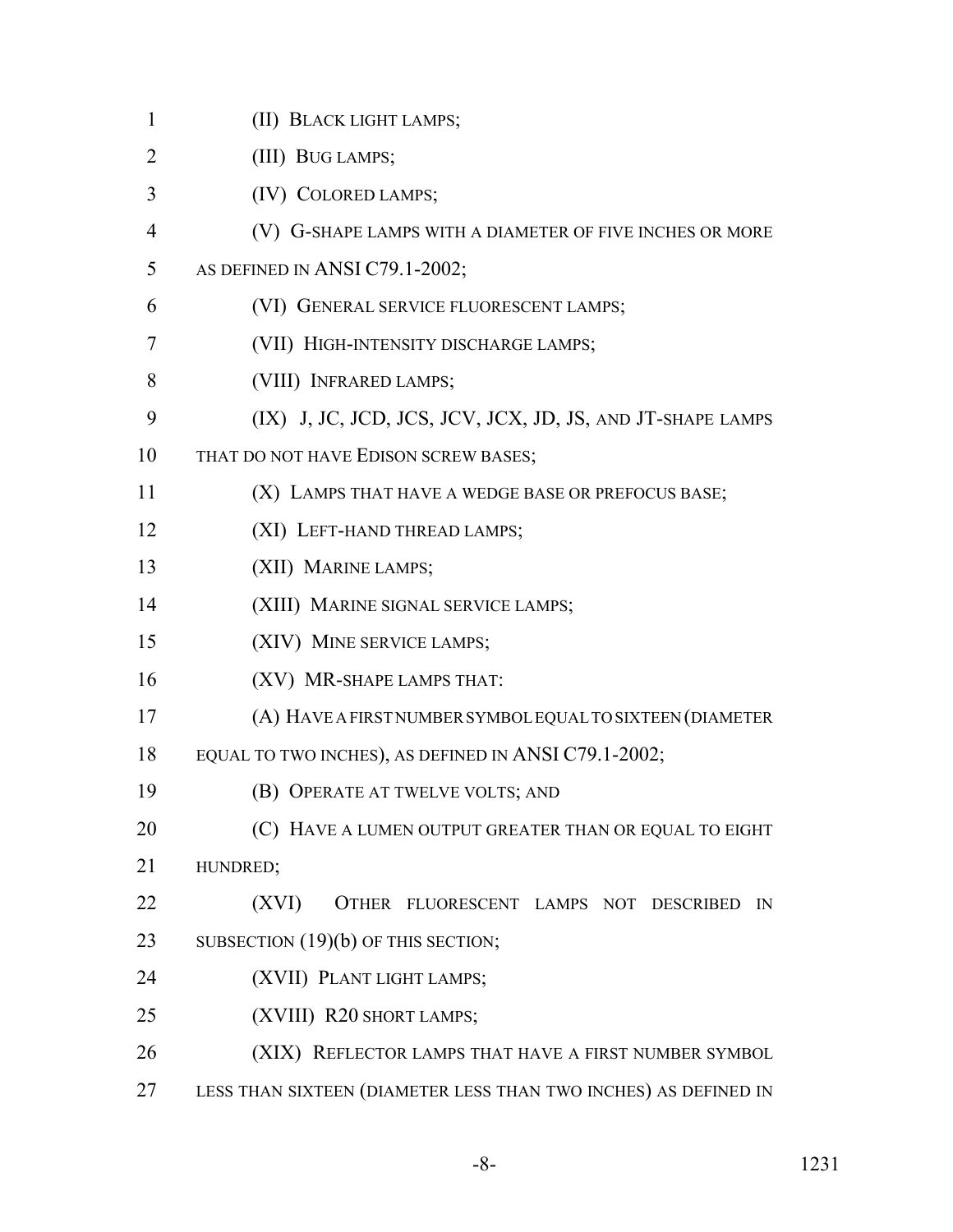ANSI C79.1-2002 AND THAT DO NOT HAVE E26/E24, E26d, E26/50X39, E26/53X39, E29/28, E29/53X39, E39, E39d, EP39, OR EX39 BASES; (XX) S-SHAPE OR G-SHAPE LAMPS THAT HAVE A FIRST NUMBER SYMBOL LESS THAN OR EQUAL TO TWELVE AND ONE-HALF (DIAMETER LESS THAN OR EQUAL TO 1.5625 INCHES) AS DEFINED IN ANSI C79.1-2002; (XXI) SIGN SERVICE LAMPS; (XXII) SILVER BOWL LAMPS; (XXIII) SHOWCASE LAMPS; (XXIV) SPECIALTY MR LAMPS; (XXV) T-SHAPE LAMPS THAT: (A) HAVE A FIRST NUMBER SYMBOL LESS THAN OR EQUAL TO 12 EIGHT (DIAMETER LESS THAN OR EQUAL TO ONE INCH), AS DEFINED IN ANSI C79.1-2002; (B) HAVE A NOMINAL OVERALL LENGTH LESS THAN TWELVE INCHES; AND (C) ARE NOT COMPACT FLUORESCENT LAMPS; OR (XXVI) TRAFFIC SIGNAL LAMPS. (20) "GPM" MEANS GALLONS PER MINUTE. (21) "HIGH COLOR RENDERING INDEX (CRI) FLUORESCENT LAMP" MEANS A FLUORESCENT LAMP WITH A CRI OF EIGHTY-SEVEN OR GREATER 21 THAT IS NOT A COMPACT FLUORESCENT LAMP. (22) "HOT AND COLD UNIT" MEANS A WATER COOLER THAT DISPENSES BOTH HOT AND COLD WATER. IT MAY ALSO DISPENSE ROOM-TEMPERATURE WATER. (23) "ICC" MEANS THE INTERNATIONAL CODE COUNCIL OR ITS SUCCESSOR ORGANIZATION. (24) (a) "LAMP" MEANS A DEVICE THAT EMITS LIGHT AND IS USED

-9- 1231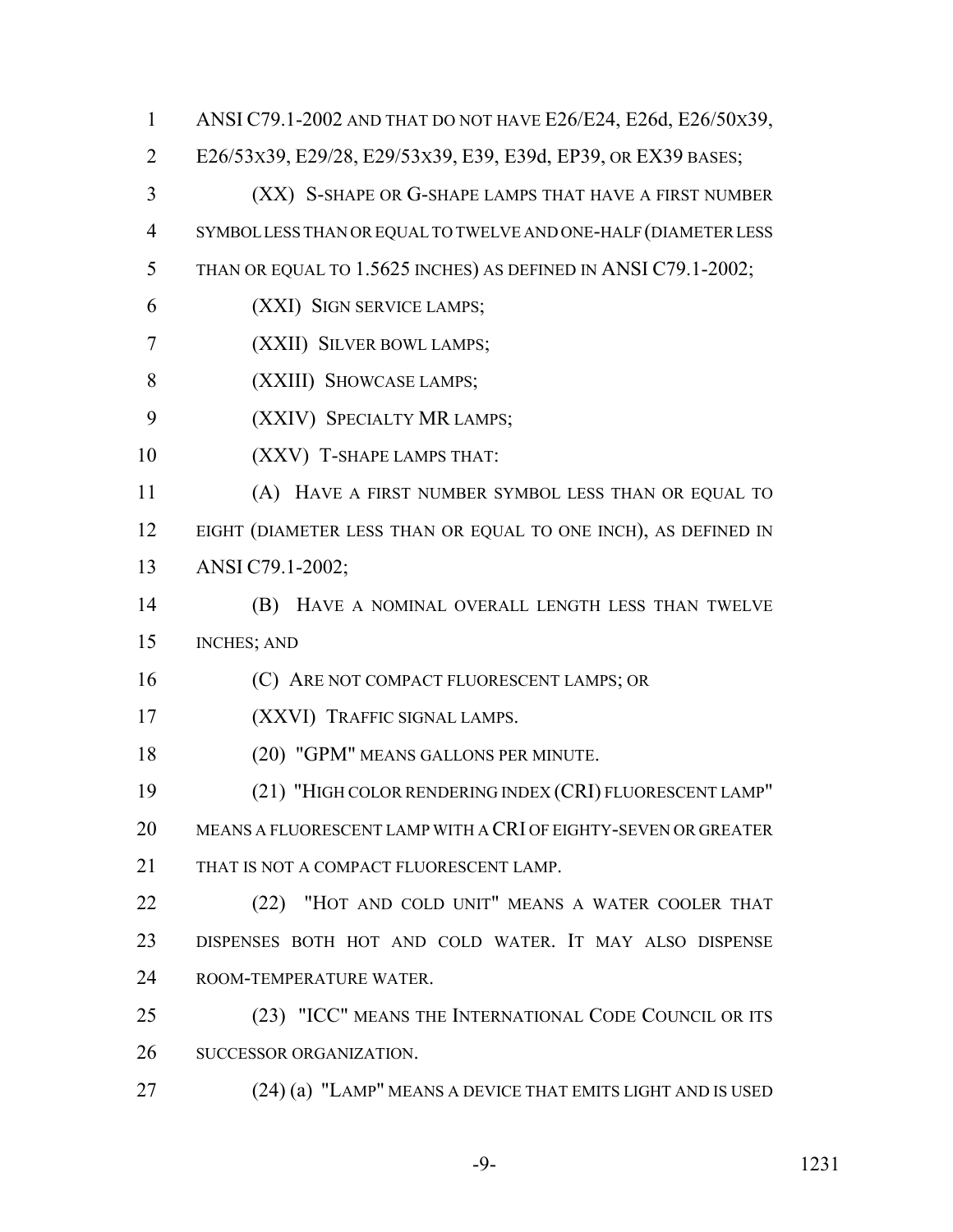TO ILLUMINATE AN INDOOR OR OUTDOOR SPACE.

(b) "LAMP" DOES NOT INCLUDE A HEAT LAMP.

(25) "LED" MEANS LIGHT-EMITTING DIODE.

 (26) "LOW-EFFICIENCY PLUMBING FIXTURE" MEANS ANY OF THE FOLLOWING PLUMBING FIXTURES OR FITTINGS THAT IS NOT A WATERSENSE-LISTED PLUMBING FIXTURE:

(a) A LAVATORY FAUCET;

- (b) A SHOWER HEAD;
- (c) A FLUSHING URINAL;

(d) A FLUSHOMETER-VALVE WATER CLOSET; OR

(e) A TANK-TYPE TOILET OR TANK-TYPE WATER CLOSET.

 (27) "METERING FAUCET" MEANS A FITTING THAT, WHEN TURNED ON, WILL GRADUALLY SHUT OFF THE FLOW OF WATER OVER A PERIOD OF SEVERAL SECONDS.

 (28) "NEMA" MEANS THE NATIONAL ELECTRICAL MANUFACTURERS ASSOCIATION OR IT SUCCESSOR ORGANIZATION.

 (29) "PORTABLE AIR CONDITIONER" MEANS A PORTABLE ENCASED ASSEMBLY, OTHER THAN A PACKAGED TERMINAL AIR CONDITIONER, DUCTLESS PORTABLE AIR CONDITIONER, ROOM AIR CONDITIONER, OR DEHUMIDIFIER, THAT:

(a) DELIVERS COOLED, CONDITIONED AIR TO AN ENCLOSED SPACE;

(b) IS POWERED BY SINGLE-PHASE ELECTRIC CURRENT;

23 (c) INCLUDES A SOURCE OF REFRIGERATION;

24 (d) MAY BE A SINGLE-DUCT OR DUAL-DUCT PORTABLE AIR CONDITIONER; AND

 (e) MAY INCLUDE ADDITIONAL MEANS FOR AIR CIRCULATION AND **HEATING.**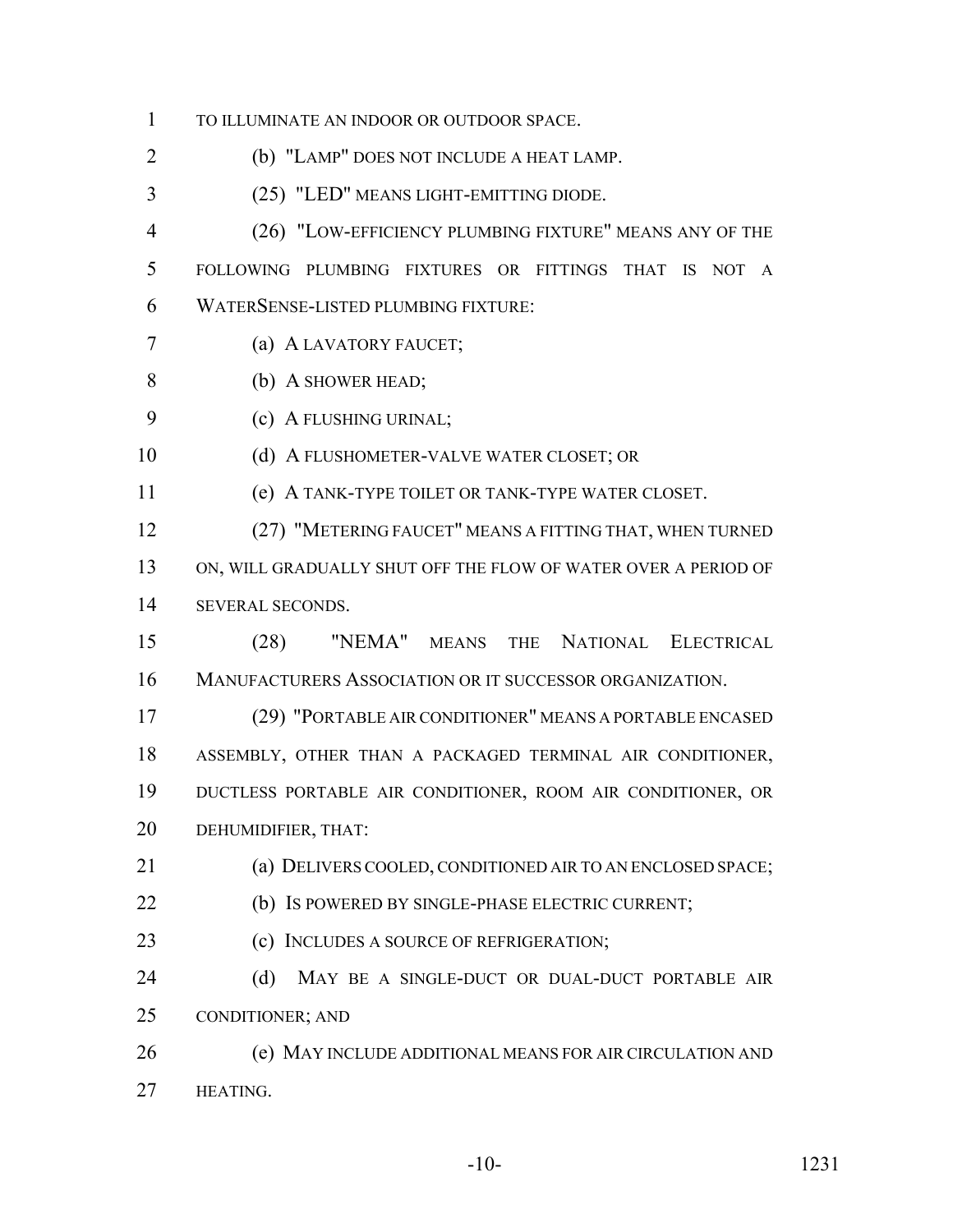(30) "PORTABLE ELECTRIC SPA" MEANS A FACTORY-BUILT ELECTRIC SPA OR HOT TUB. IT MAY OR MAY NOT INCLUDE ANY COMBINATION OF INTEGRAL CONTROLS, WATER HEATING, AND WATER CIRCULATING EQUIPMENT.

 (31) "PRESSURE REGULATOR" MEANS A DEVICE THAT MAINTAINS CONSTANT OPERATING PRESSURE IMMEDIATELY DOWNSTREAM FROM A SPRAY SPRINKLER BODY, GIVEN HIGHER PRESSURE UPSTREAM OF THE DEVICE.

(32) "PSI" MEANS POUNDS PER SQUARE INCH.

 (33) "PUBLIC LAVATORY FAUCET" MEANS A FITTING DESIGNED AND MARKETED FOR INSTALLATION IN A NONRESIDENTIAL BATHROOM, WHICH 12 BATHROOM IS EXPOSED TO WALK-IN TRAFFIC.

 (34) "REPLACEMENT AERATOR" MEANS AN AERATOR SOLD AS A REPLACEMENT, SEPARATE FROM THE FAUCET TO WHICH IT IS INTENDED TO BE ATTACHED.

 (35) "RESIDENTIAL VENTILATING FAN" MEANS AN INLINE FAN DESIGNED TO BE USED IN A BATHROOM OR UTILITY ROOM AND WHOSE PURPOSE IS TO MOVE AIR FROM INSIDE THE BUILDING TO THE OUTDOORS. IT MAY BE CEILING-MOUNTED, WALL-MOUNTED, OR REMOTELY MOUNTED. (36) "SPRAY SPRINKLER BODY" MEANS THE EXTERIOR CASE OR SHELL OF A SPRINKLER, WHICH CASE OR SHELL:

 (a) INCORPORATES A MEANS OF CONNECTION TO THE PIPING SYSTEM; AND

(b) IS DESIGNED TO CONVEY WATER TO A NOZZLE OR ORIFICE.

 (37) "UNINTERRUPTIBLE POWER SUPPLY" MEANS A POWER SYSTEM FOR MAINTAINING CONTINUITY OF LOAD POWER IN CASE OF INPUT POWER FAILURE. IT MAY CONSIST OF A COMBINATION OF ONE OR MORE BATTERY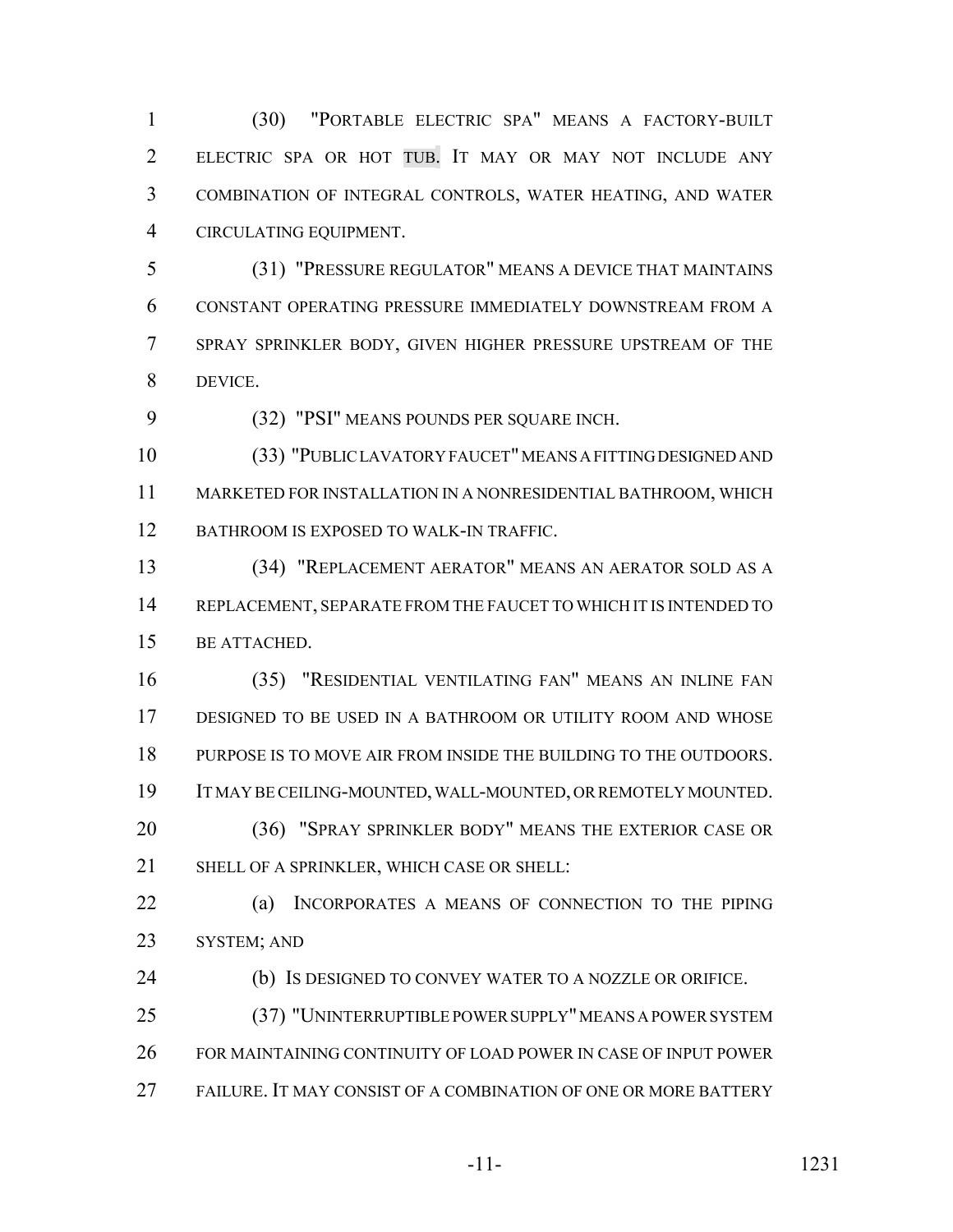CHARGERS, CONVERTORS, SWITCHES, AND BATTERIES OR OTHER ENERGY STORAGE DEVICES.

 (38) "WATER COOLER" MEANS A FREESTANDING DEVICE THAT CONSUMES ENERGY TO COOL OR HEAT, OR BOTH COOL AND HEAT, POTABLE WATER.

 (39) "WATERSENSE-LISTED PLUMBING FIXTURE" MEANS A PLUMBING FIXTURE OR PLUMBING FIXTURE FITTING THAT HAS BEEN:

 (a) TESTED BY AN ACCREDITED THIRD-PARTY CERTIFYING BODY OR LABORATORY IN ACCORDANCE WITH THE FEDERAL ENVIRONMENTAL PROTECTION AGENCY'S WATERSENSE PROGRAM OR A SUCCESSOR PROGRAM;

 (b) CERTIFIED BY THE BODY OR LABORATORY AS MEETING THE 13 PERFORMANCE AND EFFICIENCY REQUIREMENTS OF THE WATERSENSE PROGRAM; AND

 (c) AUTHORIZED BY THE WATERSENSE PROGRAM TO USE ITS LABEL.

 (40) "WATERSENSE PROGRAM" MEANS THE FEDERAL PROGRAM AUTHORIZED BY 42 U.S.C. SEC. 6294b.

 **6-7.5-103. Low-efficiency plumbing fixtures.** (1) (a) EFFECTIVE SEPTEMBER 1, 2019, A PERSON SHALL NOT SELL OR INSTALL A NEW LOW-EFFICIENCY PLUMBING FIXTURE, OTHER THAN A FLUSHOMETER-VALVE WATER CLOSET, IN COLORADO.

 (b) EFFECTIVE JANUARY 1, 2021, A PERSON SHALL NOT SELL OR INSTALL A NEW LOW-EFFICIENCY FLUSHOMETER-VALVE WATER CLOSET IN COLORADO.

 (2) THIS SECTION DOES NOT PREEMPT ANY ACTION OF A MUNICIPALITY, COUNTY, OR CITY AND COUNTY THAT PRESCRIBES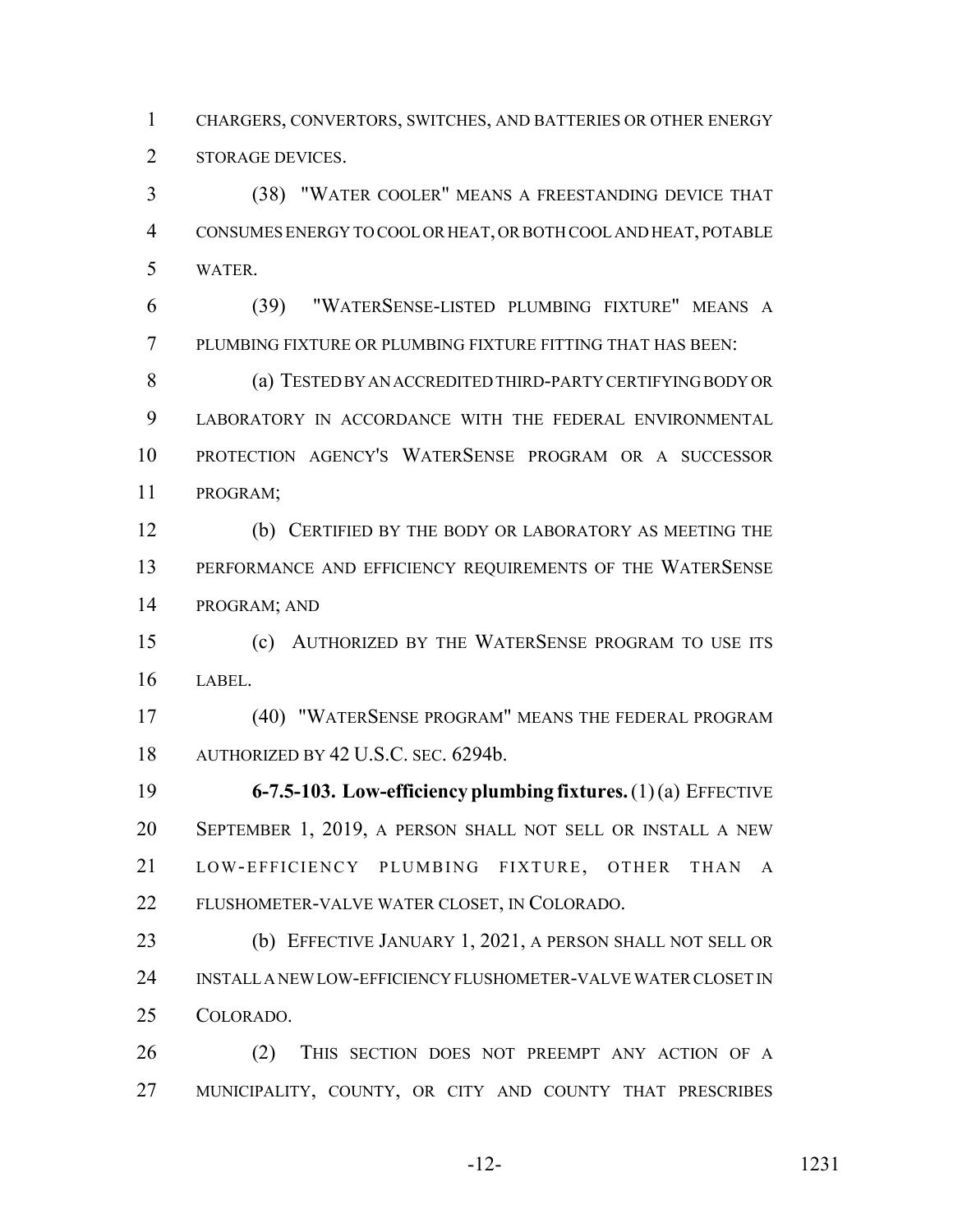| 1              | ADDITIONAL OR MORE RESTRICTIVE WATER CONSERVATION OR ENERGY           |
|----------------|-----------------------------------------------------------------------|
| 2              | EFFICIENCY REQUIREMENTS AFFECTING THE SALE, INSTALLATION, OR USE      |
| 3              | OF PLUMBING FIXTURES, APPLIANCES, OR OTHER PRODUCTS IF THE            |
| $\overline{4}$ | REQUIREMENTS COMPLY WITH THE STANDARD SPECIFIED IN SUBSECTION         |
| 5              | (1) OF THIS SECTION.                                                  |
| 6              | 6-7.5-104. Scope and applicability. (1) SUBJECT TO SUBSECTION         |
| 7              | (2) OF THIS SECTION AND AS FURTHER SPECIFIED IN SECTION $6-7.5-105$ , |
| 8              | THIS ARTICLE 7.5 APPLIES TO THE FOLLOWING PRODUCTS SOLD AS NEW OR     |
| 9              | <b>INSTALLED IN COLORADO:</b>                                         |
| 10             | (a) AIR COMPRESSORS;                                                  |
| 11             | (b) COMMERCIAL DISHWASHERS;                                           |
| 12             | (c) COMMERCIAL FRYERS;                                                |
| 13             | (d) COMMERCIAL HOT FOOD HOLDING CABINETS;                             |
| 14             | (e) COMMERCIAL STEAM COOKERS;                                         |
| 15             | (f) COMPUTERS AND COMPUTER MONITORS;                                  |
| 16             | $(g)$ FAUCETS;                                                        |
| 17             | (h) FLUSHOMETER-VALVE WATER CLOSETS;                                  |
| 18             | (i) GENERAL SERVICE LAMPS;                                            |
| 19             | (j) HIGH CRI FLUORESCENT LAMPS;                                       |
| 20             | (k) PORTABLE AIR CONDITIONERS;                                        |
| 21             | (1) PORTABLE ELECTRIC SPAS;                                           |
| 22             | (m) RESIDENTIAL VENTILATING FANS;                                     |
| 23             | (n) SPRAY SPRINKLER BODIES;                                           |
| 24             | (o) UNINTERRUPTIBLE POWER SUPPLIES; AND                               |
| 25             | (p) WATER COOLERS.                                                    |
| 26             | (2) THIS ARTICLE 7.5 DOES NOT APPLY TO:                               |
| 27             |                                                                       |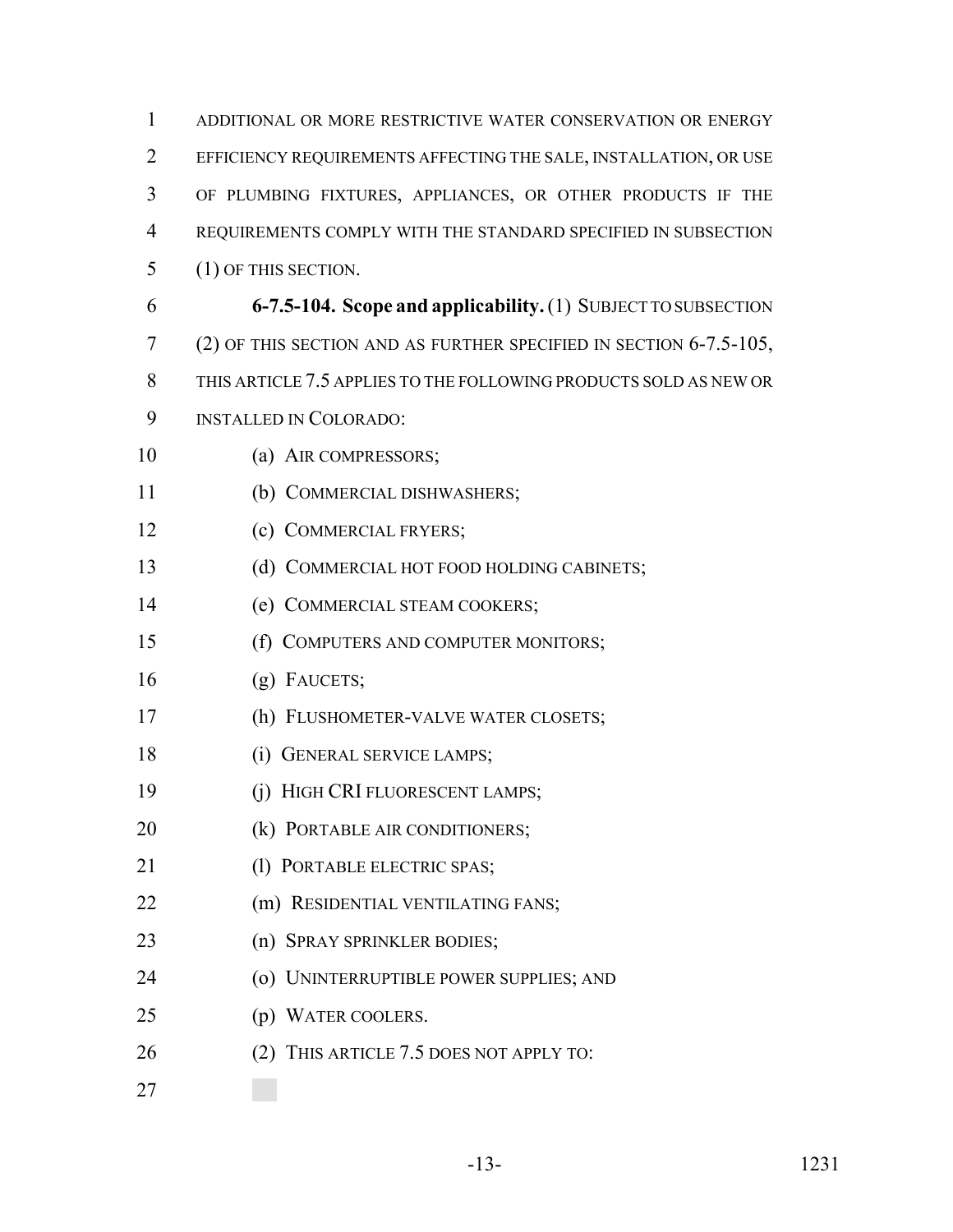(a) PRODUCTS INSTALLED IN MOBILE MANUFACTURED HOMES AT 2 THE TIME OF CONSTRUCTION;

 (b) PRODUCTS DESIGNED EXPRESSLY FOR INSTALLATION AND USE IN RECREATIONAL VEHICLES; OR

 (c) PRODUCTS HELD IN INVENTORY ON OR BEFORE THE EFFECTIVE DATE OF THE APPLICABLE STANDARD FOR EACH CATEGORY OF PRODUCT 7 SET FORTH IN THIS ARTICLE 7.5.

 **6-7.5-105. Standards - effective dates - publication of material incorporated by reference.** (1) THE EXECUTIVE DIRECTOR NEED NOT ADOPT BY RULE, BUT SHALL COLLECT AND MAKE PUBLICLY AVAILABLE IN HARD COPY, THROUGH A WEBSITE, OR BOTH, THE FEDERAL RULES AND OTHER RULES AND STANDARDS REFERRED TO IN THIS SECTION. THE REFERENCES IN THIS SECTION ARE TO THE RULES AND STANDARDS AS THEY EXISTED ON THE DATES SPECIFIED OR, IF NOT SO SPECIFIED, AS THEY EXISTED ON AUGUST 2, 2019, AND DO NOT INCLUDE LATER EDITIONS OR REVISIONS.

 (2) ON OR AFTER JANUARY 1, 2020, A PERSON SHALL NOT SELL OR OFFER FOR SALE IN COLORADO A GENERAL SERVICE LAMP UNLESS IT EITHER:

**(a) IS SUBJECT TO FEDERAL PREEMPTION; OR** 

 (b) MEETS OR EXCEEDS A LAMP EFFICACY OF FORTY-FIVE LUMENS PER WATT, WHEN TESTED IN ACCORDANCE WITH THE APPLICABLE FEDERAL TEST PROCEDURES FOR GENERAL SERVICE LAMPS PRESCRIBED IN 10 CFR 430.23 (gg), AS IN EFFECT ON JANUARY 3, 2017.

 (3) ON OR AFTER JANUARY 1, 2021, THE FOLLOWING NEW PRODUCTS SHALL NOT BE SOLD, LEASED, OR RENTED IN COLORADO UNLESS THE EFFICIENCY OF THE NEW PRODUCT MEETS OR EXCEEDS THE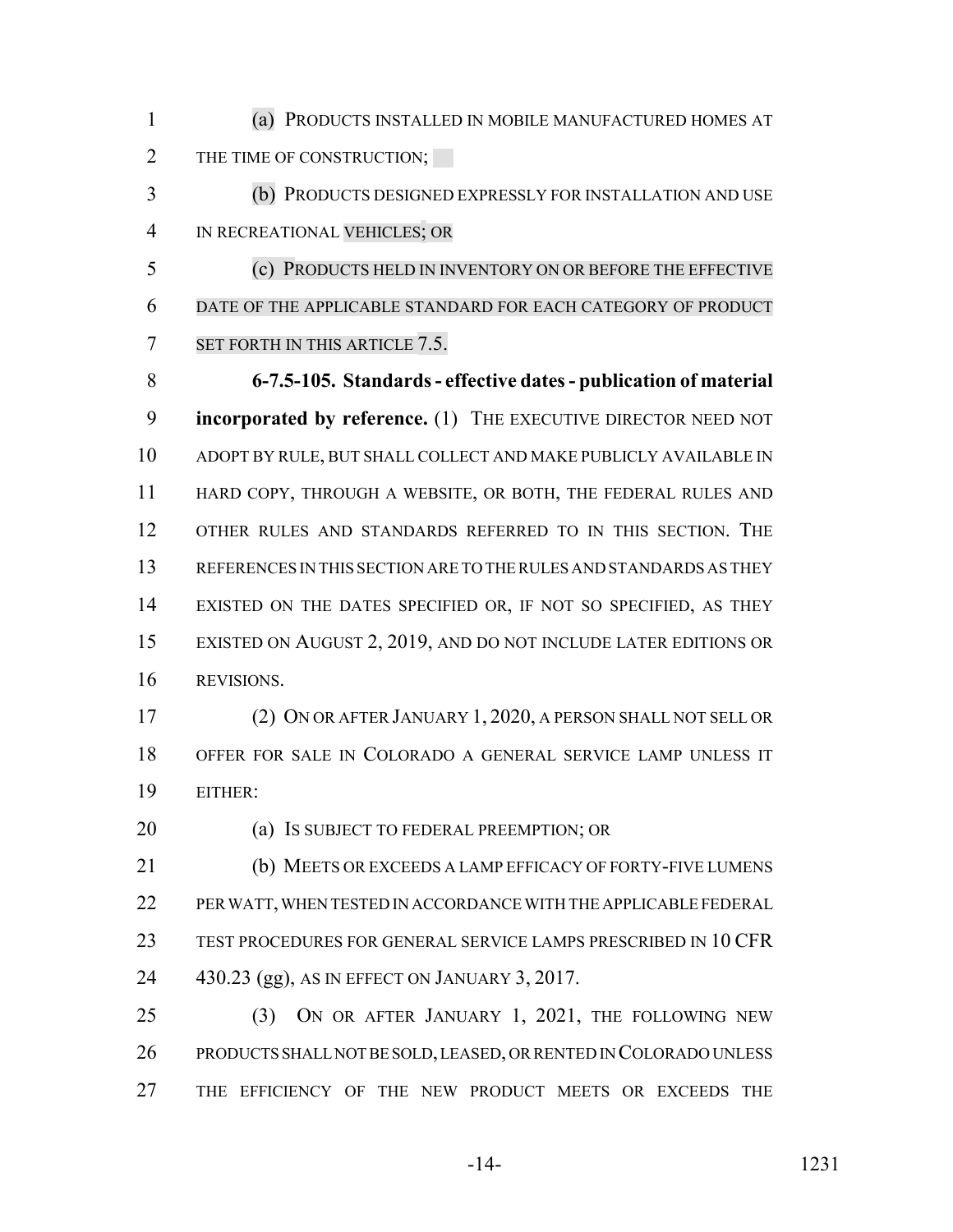FOLLOWING EFFICIENCY STANDARDS, AS APPLICABLE:

 (a) COMMERCIAL DISHWASHERS INCLUDED IN THE SCOPE OF THE ENERGY STAR PROGRAM REQUIREMENTS PRODUCT SPECIFICATION FOR COMMERCIAL DISHWASHERS, VERSION 2.0, MUST MEET THE QUALIFICATION CRITERIA OF THAT SPECIFICATION.

 (b) COMMERCIAL FRYERS INCLUDED IN THE SCOPE OF THE ENERGY STAR PROGRAM REQUIREMENTS PRODUCT SPECIFICATION FOR COMMERCIAL FRYERS, VERSION 2.0, MUST MEET THE QUALIFICATION CRITERIA OF THAT SPECIFICATION.

 (c) COMMERCIAL HOT FOOD HOLDING CABINETS MUST HAVE A MAXIMUM IDLE ENERGY RATE OF FORTY WATTS PER CUBIC FOOT OF INTERIOR VOLUME, AS DETERMINED BY THE "IDLE ENERGY RATE-DRY TEST" IN ASTM STANDARD F2140-11, "TEST METHOD FOR THE PERFORMANCE OF HOT FOOD HOLDING CABINETS", PUBLISHED BY ASTM INTERNATIONAL, FORMERLY KNOWN AS THE AMERICAN SOCIETY FOR TESTING AND MATERIALS. INTERIOR VOLUME MUST BE MEASURED AS PRESCRIBED IN THE ENERGY STAR PROGRAM REQUIREMENTS PRODUCT SPECIFICATION FOR COMMERCIAL HOT FOOD HOLDING CABINETS, VERSION 2.0.

20 (d) COMMERCIAL STEAM COOKERS MUST MEET THE REQUIREMENTS OF THE ENERGY STAR PROGRAM REQUIREMENTS PRODUCT SPECIFICATION FOR COMMERCIAL STEAM COOKERS, VERSION 1.2.

 (e) COMPUTERS AND COMPUTER MONITORS MUST MEET THE 24 REQUIREMENTS OF SECTION 1605.3 (v) OF TITLE 20 OF THE CCR, AND COMPLIANCE WITH THOSE REQUIREMENTS MUST BE AS MEASURED IN ACCORDANCE WITH TEST METHODS PRESCRIBED IN SECTION 1604 (v) OF THOSE REGULATIONS.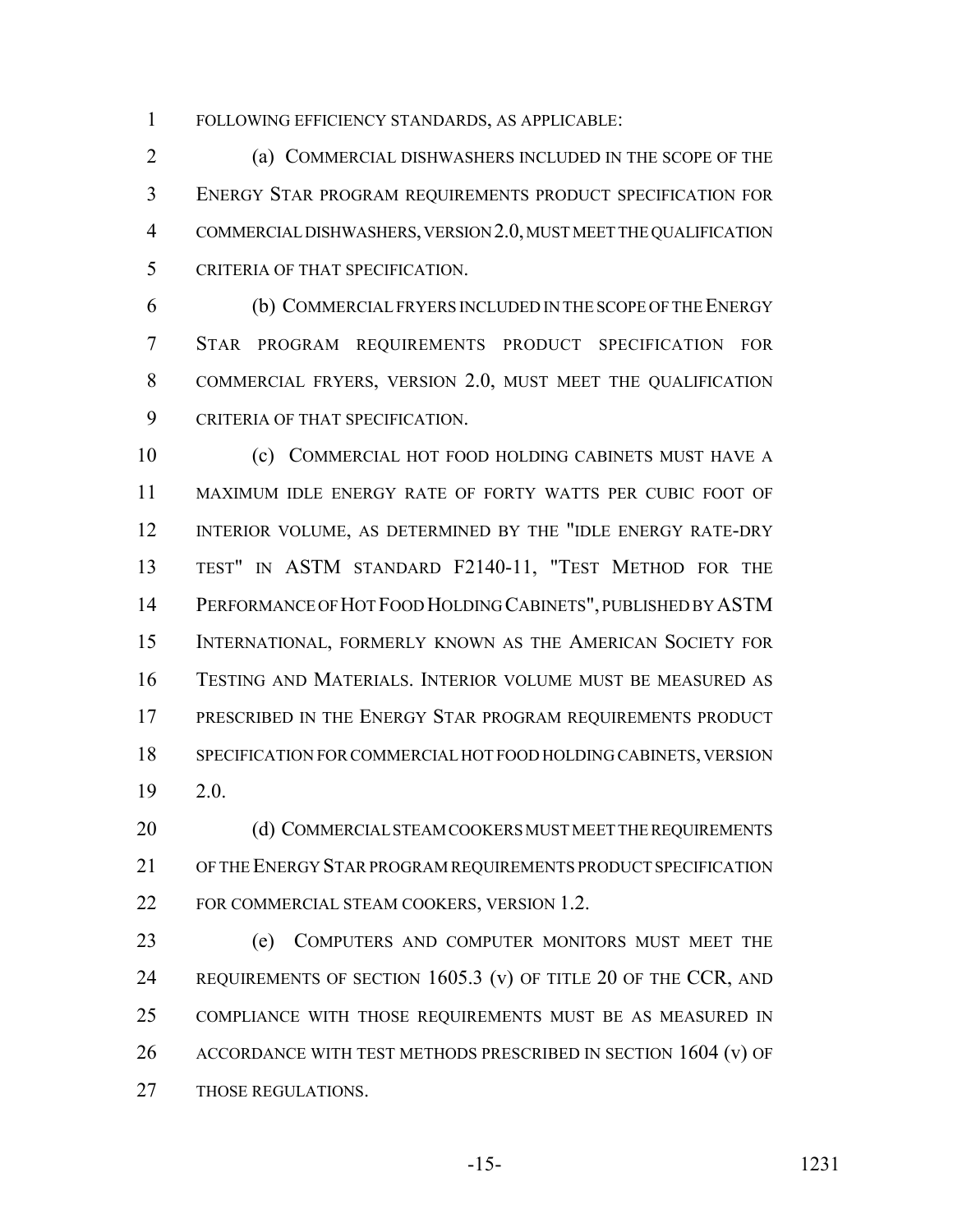(f) FAUCETS, EXCEPT FOR METERING FAUCETS, MUST MEET THE 2 FOLLOWING STANDARDS WHEN TESTED IN ACCORDANCE WITH 10 CFR 430, SUBPART B, APPENDIX S, AND COMPLIANCE WITH THOSE STANDARDS MUST BE ESTABLISHED USING THE "UNIFORM TEST METHOD FOR MEASURING THE WATER CONSUMPTION OF FAUCETS AND SHOWERHEADS", AS IN EFFECT ON JANUARY 3, 2017:

 (I) RESIDENTIAL KITCHEN FAUCETS AND REPLACEMENT AERATORS MUST NOT EXCEED A MAXIMUM FLOW RATE OF 1.8 GPM AT SIXTY PSI, WITH OPTIONAL TEMPORARY FLOW OF 2.2GPM, PROVIDED THEY DEFAULT TO A MAXIMUM FLOW RATE OF 1.8 GPM AT SIXTY PSI AFTER EACH USE.

 (II) PUBLIC LAVATORY FAUCETS AND REPLACEMENT AERATORS MUST NOT EXCEED A MAXIMUM FLOW RATE OF 0.5 GPM AT SIXTY PSI.

 (g) FLUSHOMETER-VALVE WATER CLOSETS INCLUDED WITHIN THE 14 SCOPE OF THE WATERSENSE SPECIFICATION FOR FLUSHOMETER-VALVE WATER CLOSETS, VERSION 1.0, MUST MEET THE WATER EFFICIENCY AND PERFORMANCE CRITERIA AND OTHER REQUIREMENTS OF THAT SPECIFICATION.

 (h) HIGH CRI FLUORESCENT LAMPS MUST MEET THE MINIMUM EFFICACY REQUIREMENTS CONTAINED IN 10 CFR 430.32 (n)(4) AS IN EFFECT ON JANUARY 3,2017, AS MEASURED IN ACCORDANCE WITH 10CFR 430, SUBPART B, APPENDIX R, "UNIFORM TEST METHOD FOR MEASURING AVERAGE LAMP EFFICACY (LE), COLOR RENDERING INDEX (CRI), AND 23 CORRELATED COLOR TEMPERATURE (CCT) OF ELECTRIC LAMPS", AS IN EFFECT ON JANUARY 3, 2017.

 (i) PORTABLE ELECTRIC SPAS MUST MEET THE REQUIREMENTS OF THE "AMERICAN NATIONAL STANDARD FOR PORTABLE ELECTRIC SPA ENERGY EFFICIENCY" (ANSI/APSP/ICC-14).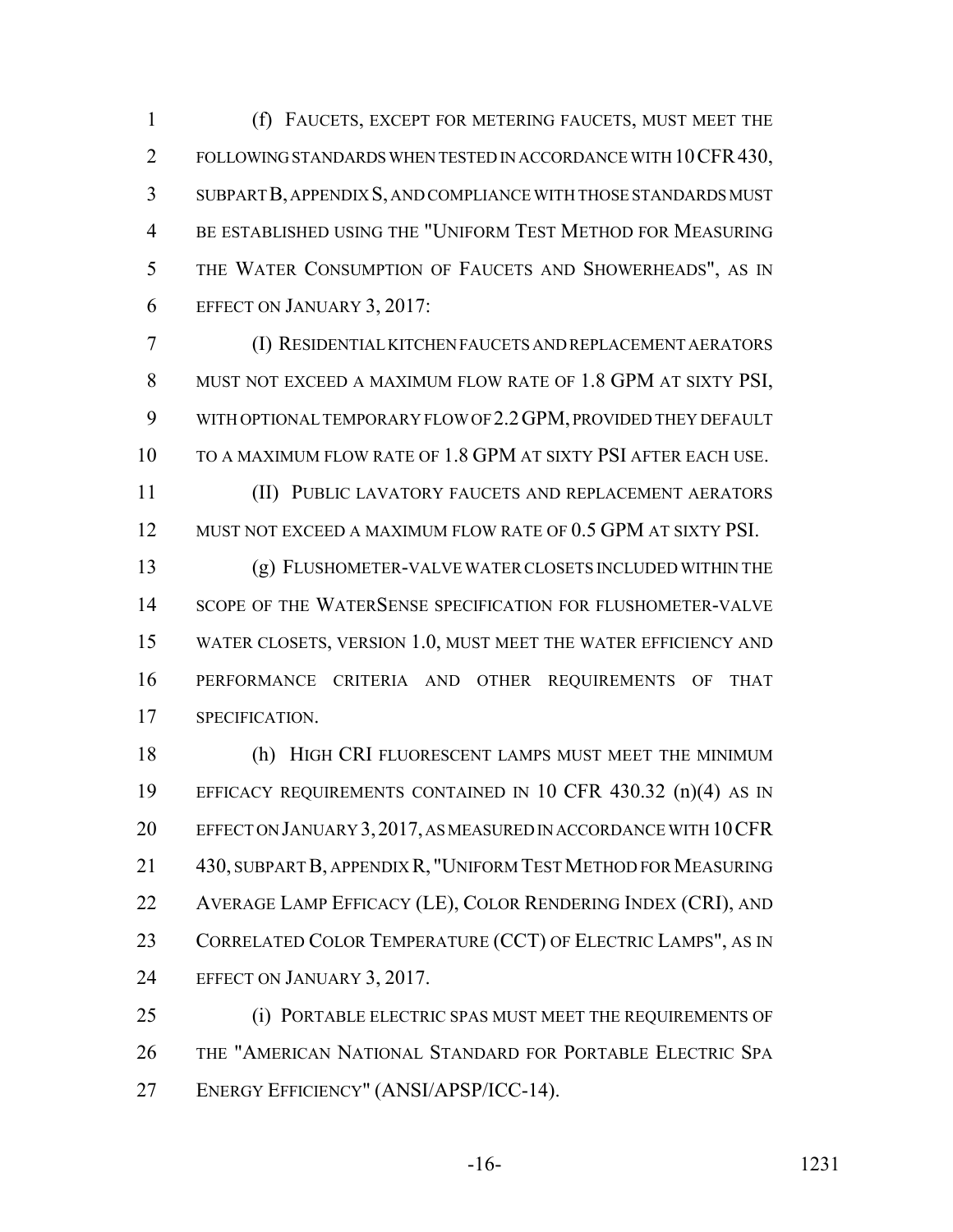(j) NEW RESIDENTIAL VENTILATING FANS MUST MEET THE 2 OUALIFICATION CRITERIA OF THE ENERGY STAR PROGRAM REQUIREMENTS PRODUCT SPECIFICATION FOR RESIDENTIAL VENTILATING FANS, VERSION 3.2.

 (k) SPRAY SPRINKLER BODIES THAT ARE NOT SPECIFICALLY EXCLUDED FROM THE SCOPE OF THE WATERSENSE SPECIFICATION FOR SPRAY SPRINKLER BODIES, VERSION 1.0, MUST INCLUDE AN INTEGRAL PRESSURE REGULATOR AND MUST MEET THE WATER EFFICIENCY AND PERFORMANCE CRITERIA AND OTHER REQUIREMENTS OF THAT SPECIFICATION.

 (l) UNINTERRUPTIBLE POWER SUPPLIES THAT UTILIZE A NEMA 1-15P OR 5-15P INPUT PLUG AND HAVE AN ALTERNATING CURRENT OUTPUT MUST HAVE AN AVERAGE LOAD-ADJUSTED EFFICIENCY THAT MEETS OR EXCEEDS THE VALUES SHOWN ON PAGE 193 OF THE PREPUBLICATION FINAL RULE "ENERGY CONSERVATION PROGRAM: ENERGY CONSERVATION STANDARDS FOR UNINTERRUPTIBLE POWER SUPPLIES" ISSUED BY THE UNITED STATES DEPARTMENT OF ENERGY ON DECEMBER 28, 2016, AS MEASURED IN ACCORDANCE WITH TEST PROCEDURES PRESCRIBED IN 10 CFR 430, SUBPART B, APPENDIX Y, "UNIFORM TEST METHOD FOR MEASURING THE ENERGY CONSUMPTION OF BATTERY CHARGERS", AS IN EFFECT ON JANUARY 11, 2017.

22 (m) WATER COOLERS INCLUDED IN THE SCOPE OF THE ENERGY STAR PROGRAM REQUIREMENTS PRODUCT SPECIFICATION FOR WATER COOLERS, VERSION 2.0, MUST HAVE AN "ON" MODE WITH NO-WATER-DRAW ENERGY CONSUMPTION LESS THAN OR EQUAL TO THE FOLLOWING VALUES AS MEASURED IN ACCORDANCE WITH THE TEST REQUIREMENTS OF THAT PROGRAM: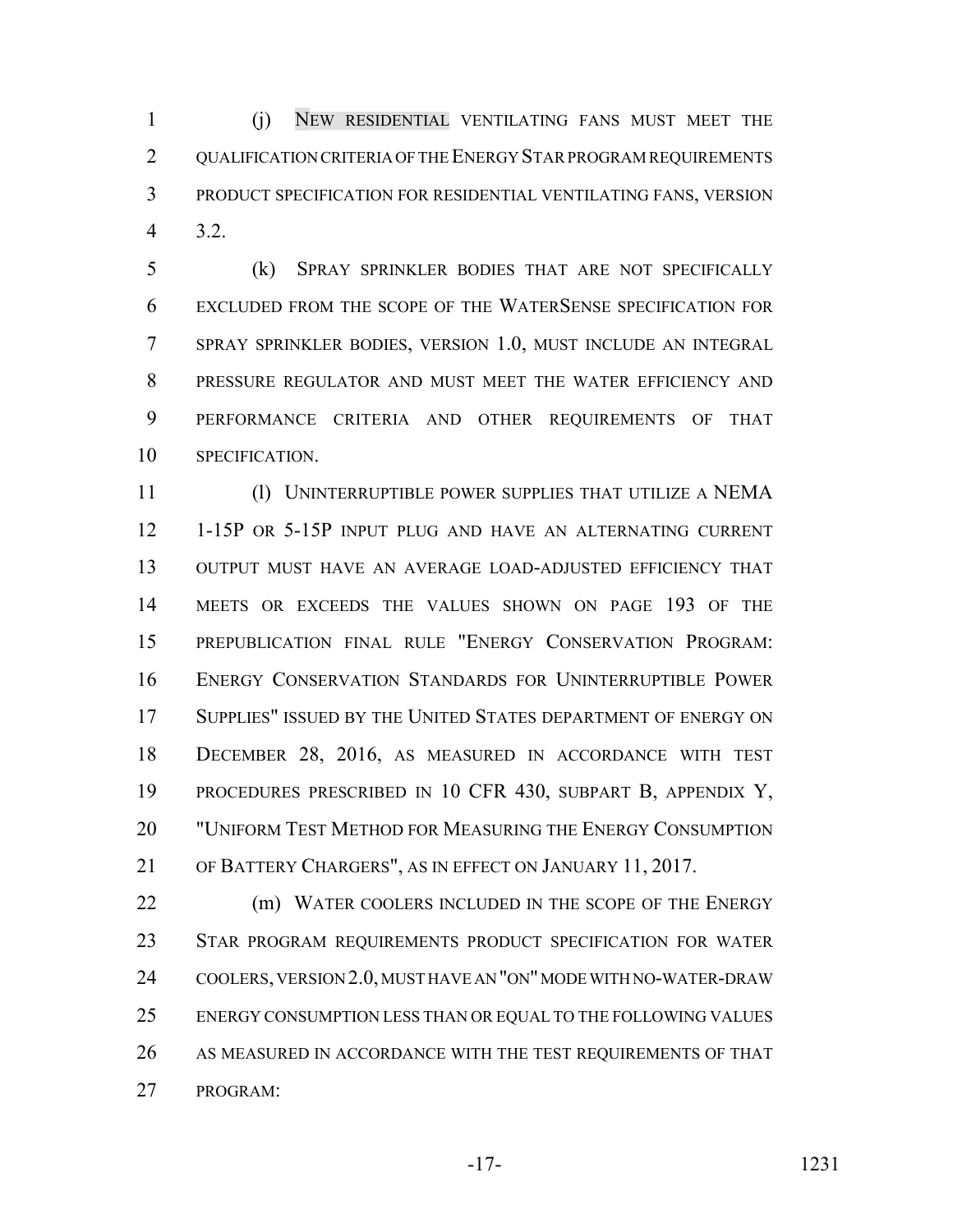(I) 0.16 KILOWATT-HOURS PER DAY FOR COLD-ONLY UNITS AND COOK AND COLD UNITS;

 (II) 0.87 KILOWATT-HOURS PER DAY FOR STORAGE-TYPE HOT AND COLD UNITS; AND

 (III) 0.18 KILOWATT-HOURS PER DAY FOR ON-DEMAND HOT AND COLD UNITS.

 (4) ON OR AFTER FEBRUARY 1, 2022, THE FOLLOWING NEW PRODUCTS SHALL NOT BE SOLD, LEASED, OR RENTED IN COLORADO UNLESS THE EFFICIENCY OF THE NEW PRODUCT MEETS OR EXCEEDS THE FOLLOWING EFFICIENCY STANDARDS, AS APPLICABLE:

 (a) AIR COMPRESSORS THAT MEET THE TWELVE CRITERIA LISTED ON PAGE 350 TO 351 OF THE "ENERGY CONSERVATION STANDARDS FOR AIR COMPRESSORS" FINAL RULE ISSUED BY THE UNITED STATES 14 DEPARTMENT OF ENERGY ON DECEMBER 5, 2016, MUST MEET THE REQUIREMENTS IN TABLE 1 ON PAGE 352 FOLLOWING THE INSTRUCTIONS ON PAGE 353 AND AS MEASURED IN ACCORDANCE WITH 10 CFR 431, SUBPART T, APPENDIX A, "UNIFORM TEST METHOD FOR CERTAIN AIR COMPRESSORS", AS IN EFFECT ON JULY 3, 2017.

 (b) NEW PORTABLE AIR CONDITIONERS MUST HAVE A COMBINED ENERGY EFFICIENCY RATIO (CEER), AS MEASURED IN ACCORDANCE WITH 21 10 CFR 430, SUBPART B, APPENDIX CC, "UNIFORM TEST METHOD FOR MEASURING THE ENERGY CONSUMPTION OF PORTABLE AIR CONDITIONERS", AS IN EFFECT ON JANUARY 3, 2017, THAT IS GREATER THAN OR EQUAL TO:

25 1.04 X SACC /  $(3.7117 \text{ X SACC}^{0.6384})$ 

 WHERE SACC IS THE SEASONALLY ADJUSTED COOLING CAPACITY IN 27 BRITISH THERMAL UNITS PER HOUR.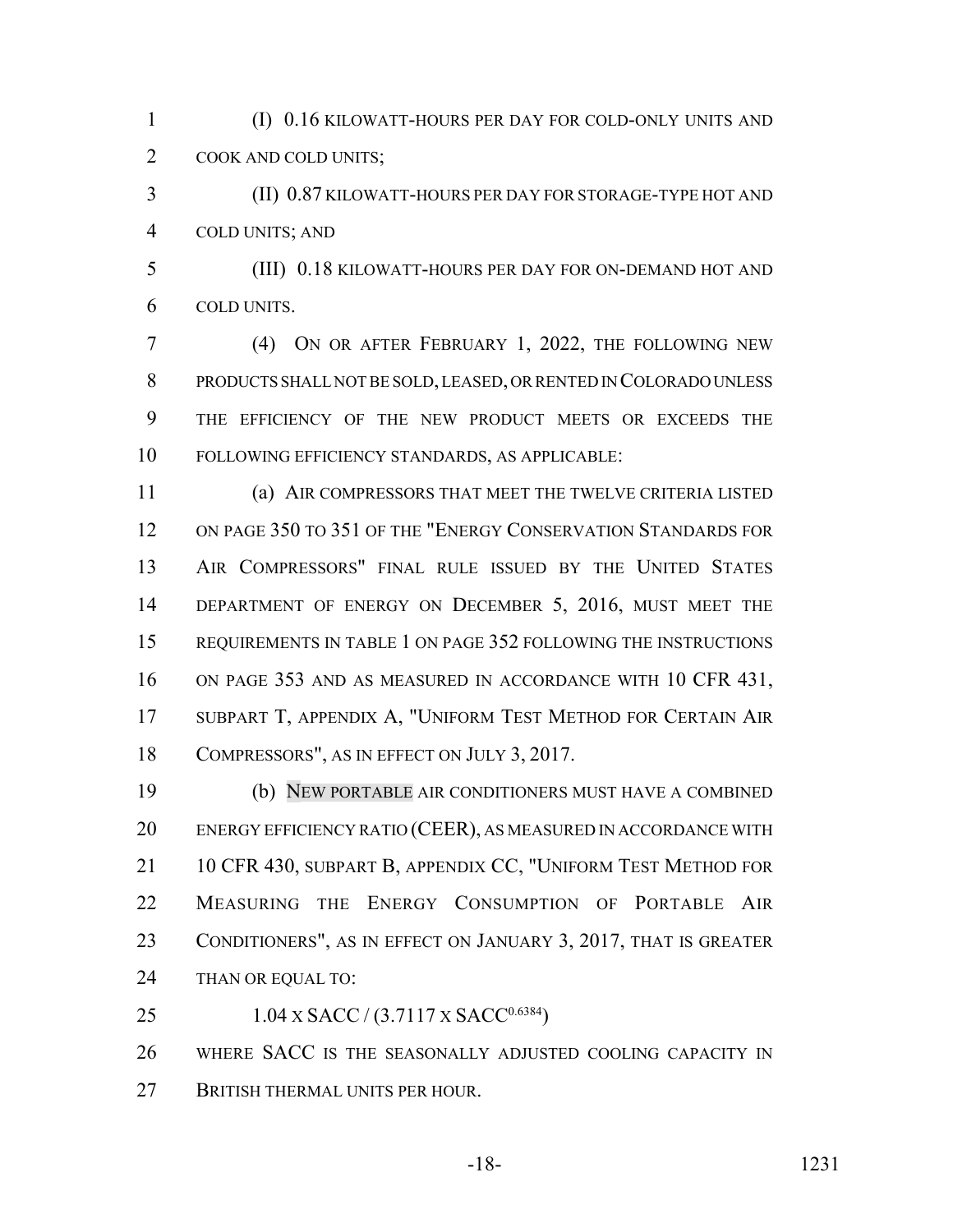**6-7.5-106. New and revised standards - rules.** THE EXECUTIVE DIRECTOR MAY ADOPT BY RULE A MORE RECENT VERSION OF ANY STANDARD OR TEST METHOD ESTABLISHED IN SECTION 6-7.5-105, INCLUDING ANY PRODUCT DEFINITION ASSOCIATED WITH THE STANDARD OR TEST METHOD, IN ORDER TO MAINTAIN OR IMPROVE CONSISTENCY WITH OTHER COMPARABLE STANDARDS IN OTHER STATES, SO LONG AS THE RESULTING EFFICIENCY IS EQUAL TO OR GREATER THAN THE EFFICIENCY 9 ACHIEVED USING THE PRIOR STANDARD OR TEST METHOD. THE EXECUTIVE DIRECTOR SHALL ALLOW AT LEAST A ONE-YEAR DELAY BETWEEN THE ADOPTION BY RULE AND THE ENFORCEMENT OF ANY NEW STANDARD OR TEST METHOD.

 **6-7.5-107. Protection against repeal of federal standards.** (1) IF ANY OF THE ENERGY OR WATER CONSERVATION STANDARDS ISSUED OR APPROVED FOR PUBLICATION BY THE OFFICE OF THE UNITED STATES 16 SECRETARY OF ENERGY AS OF JANUARY 1, 2018, AS SET FORTH IN 10 CFR 430-431 AND PROMULGATED PURSUANT TO THE "ENERGY POLICY AND CONSERVATION ACT", PUB.L. 94-163, ARE WITHDRAWN, REPEALED, OR OTHERWISE VOIDED, THE MINIMUM ENERGY OR WATER EFFICIENCY LEVEL PERMITTED FOR PRODUCTS PREVIOUSLY SUBJECT TO FEDERAL ENERGY OR WATER CONSERVATION STANDARDS MUST BE THE PREVIOUSLY APPLICABLE FEDERAL STANDARDS, AND NO SUCH NEW PRODUCT MAY BE SOLD OR OFFERED FOR SALE, LEASE, RENTAL, OR INSTALLATION IN COLORADO UNLESS IT MEETS OR EXCEEDS SUCH STANDARDS.

25 (2) THIS SECTION DOES NOT APPLY TO A FEDERAL ENERGY OR WATER CONSERVATION STANDARD SET ASIDE BY A COURT UPON THE PETITION OF A PERSON THAT WILL BE ADVERSELY AFFECTED BY THE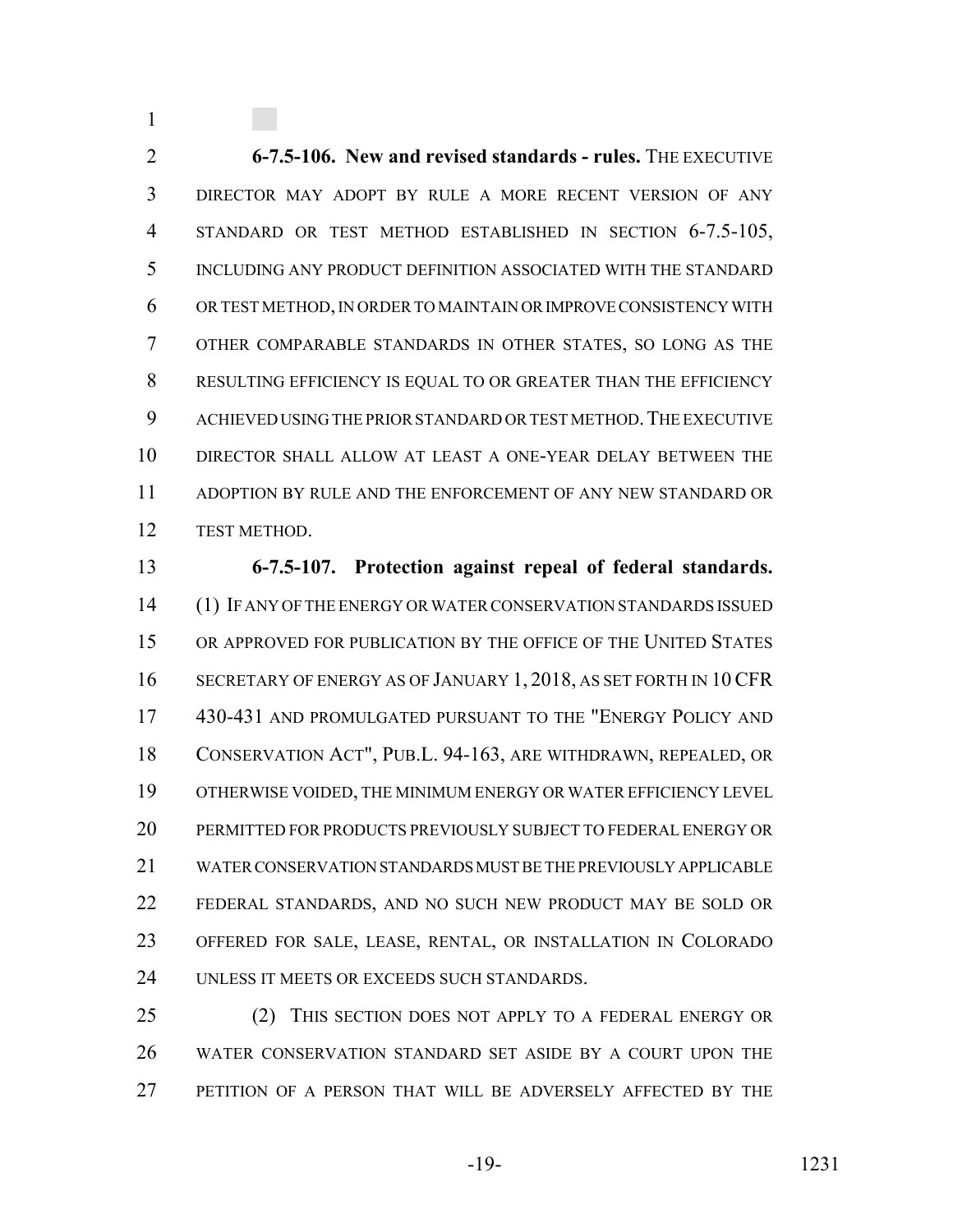STANDARD, AS PROVIDED IN 42 U.S.C. SEC. 6306 (b).

 **6-7.5-108. Utility programs during transition period.** (1) SHOULD ONE OR MORE PRODUCTS DESCRIBED IN THIS ARTICLE 7.5 BE SUBJECT TO WITHDRAWAL, REPEAL, OR OTHER ACTIONS THAT DECLARE A FEDERAL STANDARD INVALID AS DESCRIBED IN SECTION 6-7.5-107, THE PUBLIC UTILITIES COMMISSION SHALL PERMIT A THREE-YEAR PHASEOUT FOR A UTILITY OPERATING ENERGY EFFICIENCY PROGRAMS THAT CREATE INCENTIVES FOR OR OTHERWISE ENCOURAGE THE USE OF HIGH-EFFICIENCY VERSIONS OF THE AFFECTED PRODUCTS.THIS PHASEOUT SHALL COMMENCE 10 ON OR AFTER THE DATE SPECIFIED IN SECTION 6-7.5-105; SHALL APPLY ONLY TO ENERGY SAVINGS THAT WILL BE MANDATED UNDER THIS ARTICLE 12 7.5; SHALL OCCUR IN EQUAL REDUCTIONS FOR EACH TRANSITION YEAR; AND MUST PERMIT AN ORDERLY ADJUSTMENT OF THE APPLIANCE OR LIGHTING MARKET TO ENSURE THAT RESIDENTS AND BUSINESSES IN COLORADO ARE NOT NEGATIVELY AFFECTED BY CHANGES IN PRODUCT SELECTION, BUSINESS PRACTICES, AND ENERGY EFFICIENCY PROGRAM OPPORTUNITIES RELATED TO THE AFFECTED APPLIANCES OR LIGHTING PRODUCTS.

 (2) FOR PRODUCTS LISTED IN THIS ARTICLE 7.5 THAT ARE NOT SUBJECT TO WITHDRAWAL OR REPEAL, THE PUBLIC UTILITIES COMMISSION SHALL ALLOW AT LEAST A ONE-YEAR TRANSITION FOR UTILITY-SPONSORED ENERGY EFFICIENCY PROGRAMS STARTING ON OR AFTER THE DATE 23 SPECIFIED IN SECTION 6-7.5-105.

 **6-7.5-109. Testing, certification, labeling, and enforcement - rules.** (1) UNLESS A PRODUCT APPEARS IN A PUBLIC DATABASE OF COMPLIANT PRODUCTS MAINTAINED BY OTHER STATES OR FEDERAL AGENCIES WITH EQUIVALENT OR MORE STRINGENT EFFICIENCY